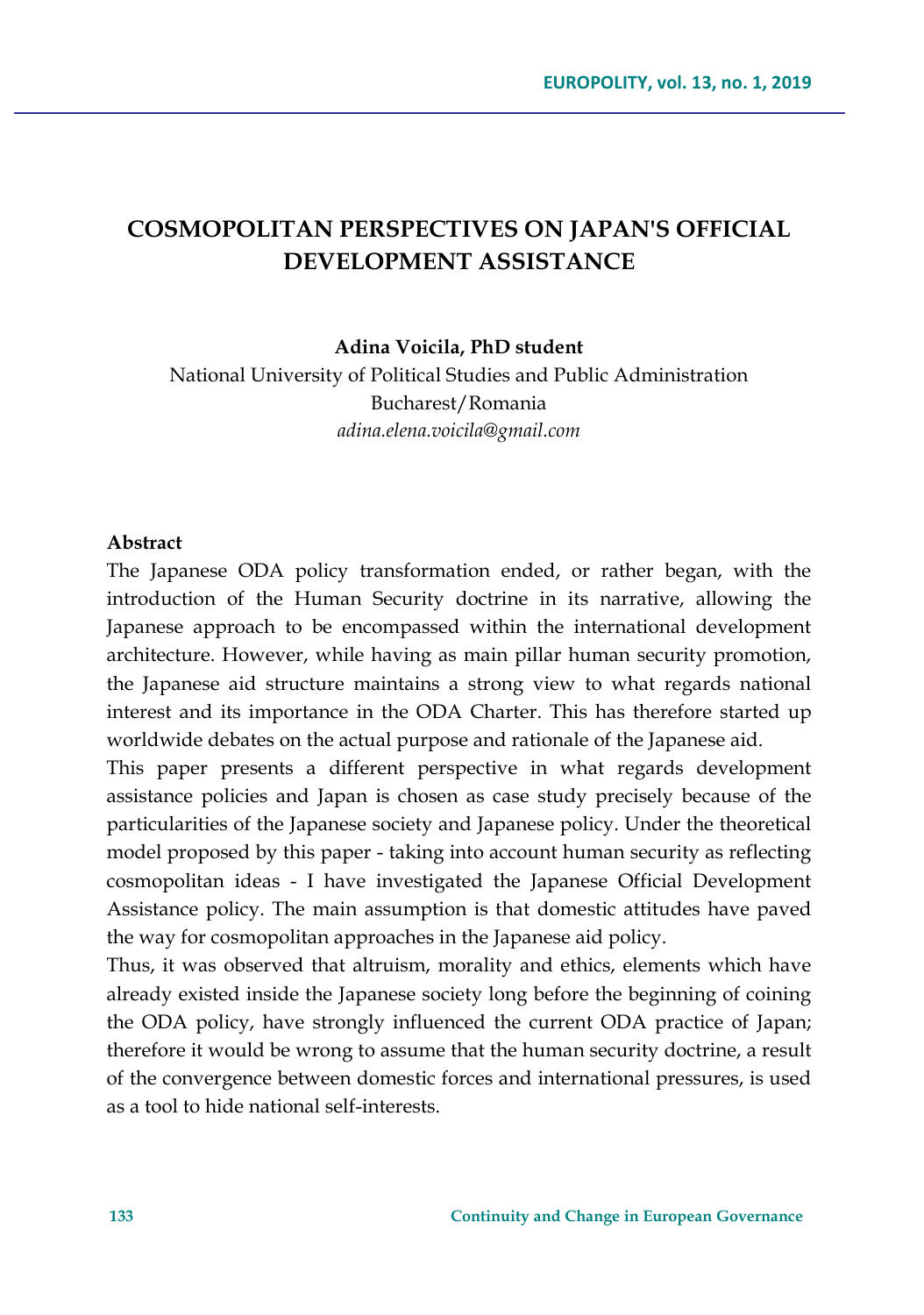#### **Keywords**

Cosmopolitanism, Human Security, Japan, Morality, Official Development Assistance policy (ODA)

### **1. INTRODUCTION**

1.1. Overview of the problem

Official Development Assistance (ODA) is an important instrument which leads to development. Issues such as decolonization, the Cold War, the oil and economic shocks, environmental concerns, the collapse of dictatorships followed by the democratic wave, the appearance of fragile states and the worldwide (Western) consensus on the Millennium Development Goals (MDGs) and its following processes which have led to the Sustainable Development Goals (SDGs) being discussed and adopted, resulted to a steady evolution of the global aid architecture; each event constructed new policies and agencies which in return reshaped the initial design of aid. The other side of the dynamic international aid architecture encounters the recipients of foreign aid, countries which try to become independent of aid as soon as possible, yet by and large remain unsuccessful.

As detailed below, the current international aid structure is a result of a Western consensus on development, reflected by the Organization for Economic Cooperation and Development (OECD) in general and the Development Assistance Committee (DAC) in particular. The Washington Consensus, embraced by World Bank (WB), the International Monetary Fund (IMF) and the World Trade Organization (WTO) influenced foreign aid through economic reforms and trade-liberalization, with structural adjustment programs, privatization and deregulation becoming a prescription for development and prosperity (Williamson 2004). However, challenges are put forth by the non-Western development actors, which offer a different approach to development cooperation mostly because they want to share their own development model as an alternative to the mainstream thinking.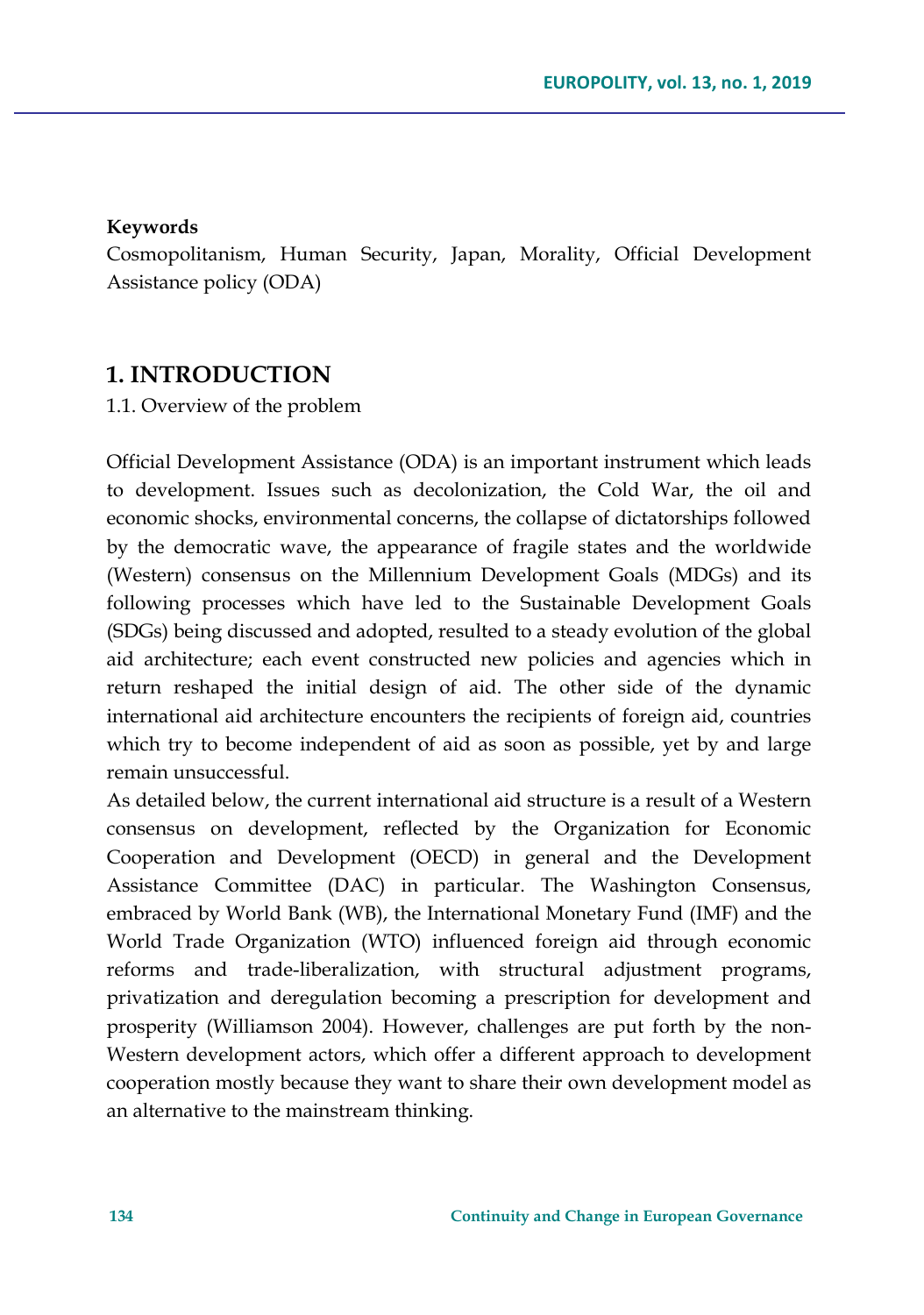Asia has been the place where solutions were expected to be found, perhaps because many Asian economies had huge economic growths. The changing landscape for the study of development and cooperation should give importance to Asian actors who design their programs quite different from the current donors of foreign aid, based on their own experience and placing emphasis on infrastructure investments, concessional loans, mutual benefits and non-interference in political issues (Kim, Hyun & Arnold 2010, 141).

Being the third largest economy in the world, with an impressive regional influence, the Japanese "East Asian" miracle became a leading role in helping both East and Southeast Asia develop. The Japanese developmental state put emphasis therefore on economics, in particular trade and investments, in order to foster development, using as specific instruments ODA, Foreign Direct Investments (FDIs), and more recently training and volunteering programs, as well as free trade agreements (FTAs). These tools in particular are part of Japans' foreign policy and reflect the interest of the Japanese state in intervening economically in target countries. Recently, Japan began reshuffling its ODA framework, starting with ensuring transparency of the entire process; moreover, it has slowly reorganised its government- led projects to private sector initiatives, especially for FDIs (Sasuga 2004, 84).

The Japanese development cooperation narrative transformed together with the introduction of the Human Security narrative in the development assistance policy, which allowed the Japanese approach to be encompassed within the international development architecture. However, while having as main pillar human security promotion, the Japanese aid structure maintains a strong view to what regards national interest and its importance in the ODA Charter. This has therefore started up debates on the actual purpose of Japanese aid and its rationale, oftentimes being presented as reflecting national economic interests as mentioned above, therefore deviating from the mainstream-Western norms existent at the international level.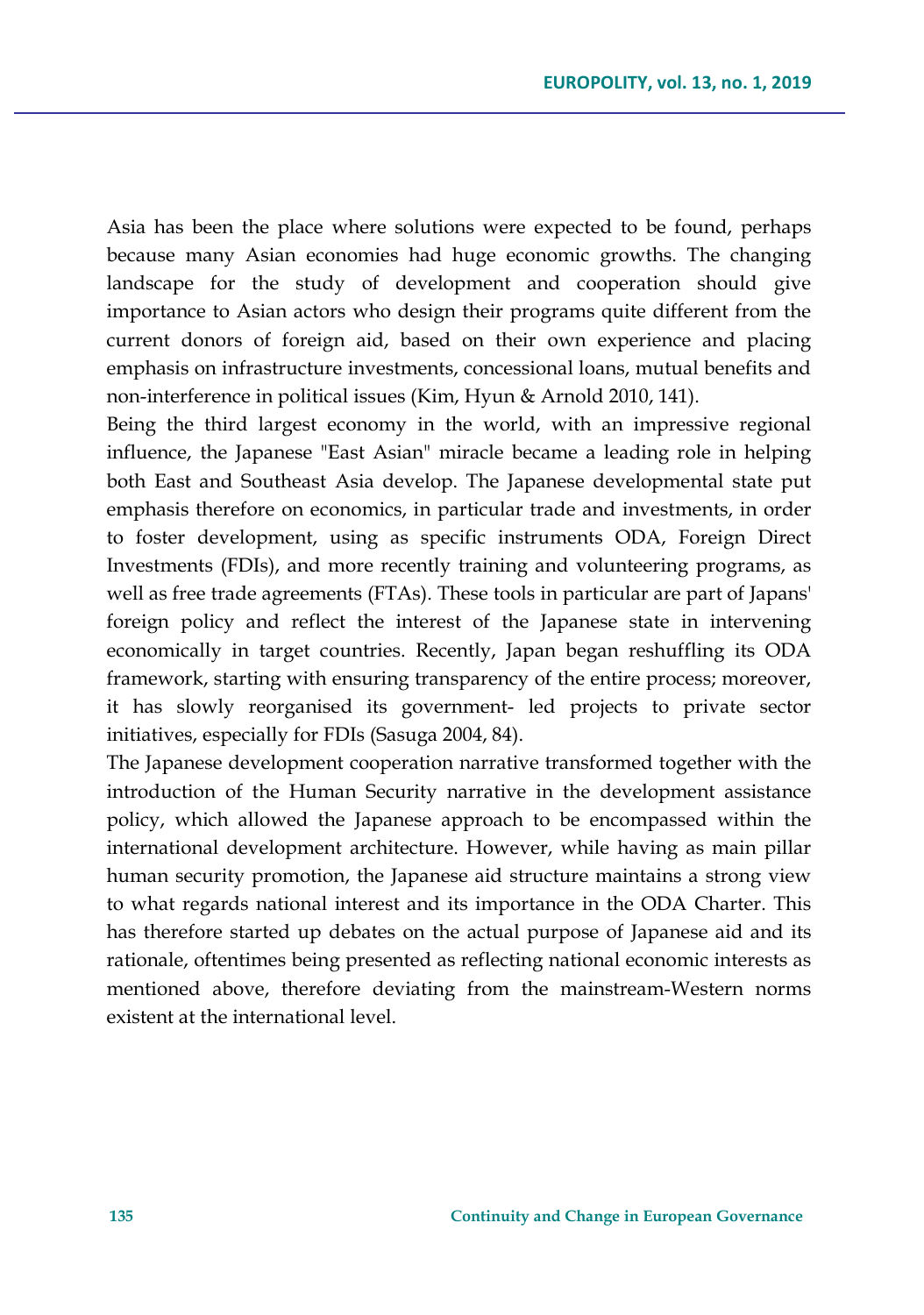### 1.2. Objectives and Methodology

In response to an agreed consensus on the Japanese ODA as reflecting pure national economic interests**,** the main assumption of this paper is that domestic attitudes have paved the way for cosmopolitan approaches in the Japanese aid policy. To briefly detail this, the origin of the Japanese ODA policy results first of all from domestic forces (namely humanitarian ethics prevalent since the Tokugawa period and cultural values existent within the society) that shaped the Japanese aid different from the aid of traditional donors. However, transnational influences have also played their role in adapting and aligning Japan's policy of aid allocation with that of the West. Therefore, the domestic attitudes are represented not only by the government and the bureaucrats who coined the ODA policy but also by the culture, the society and the intrinsic values of humanitarianism deeply entrenched in the culture and society, and they reflect *naiatsu* (domestic pressure). On the other side, the international aid structure and the Western influences reflect *gaiatsu* (international pressure), and result in a convergence between the traditional approach to ODA and the mainstream approach of Western donors. However, keeping in touch with the theoretical perspective of the paper, there should be a second convergence within the Japanese ODA policy, between national interest and altruistic, moral value of aid, reflected inside *naiatsu,* under both *honne* (real-self) and *tatemae* (façade).

The paper thus assumes that a human-centred approach which is ingrained in the human security concept is egalitarian, in the sense that it equally treats the security of all individuals belonging to a society. This understanding of human security, which is detailed further in the conclusions of the literature review chapter, could therefore be presented as a cosmopolitan approach, since it assumes that all human beings form a single, moral community, to whom all international actors are responsible.

Therefore, the main question of the paper is what elements of continuity and change from the peculiarity of the Japanese society can be identified in the contemporary practice of Japan's ODA?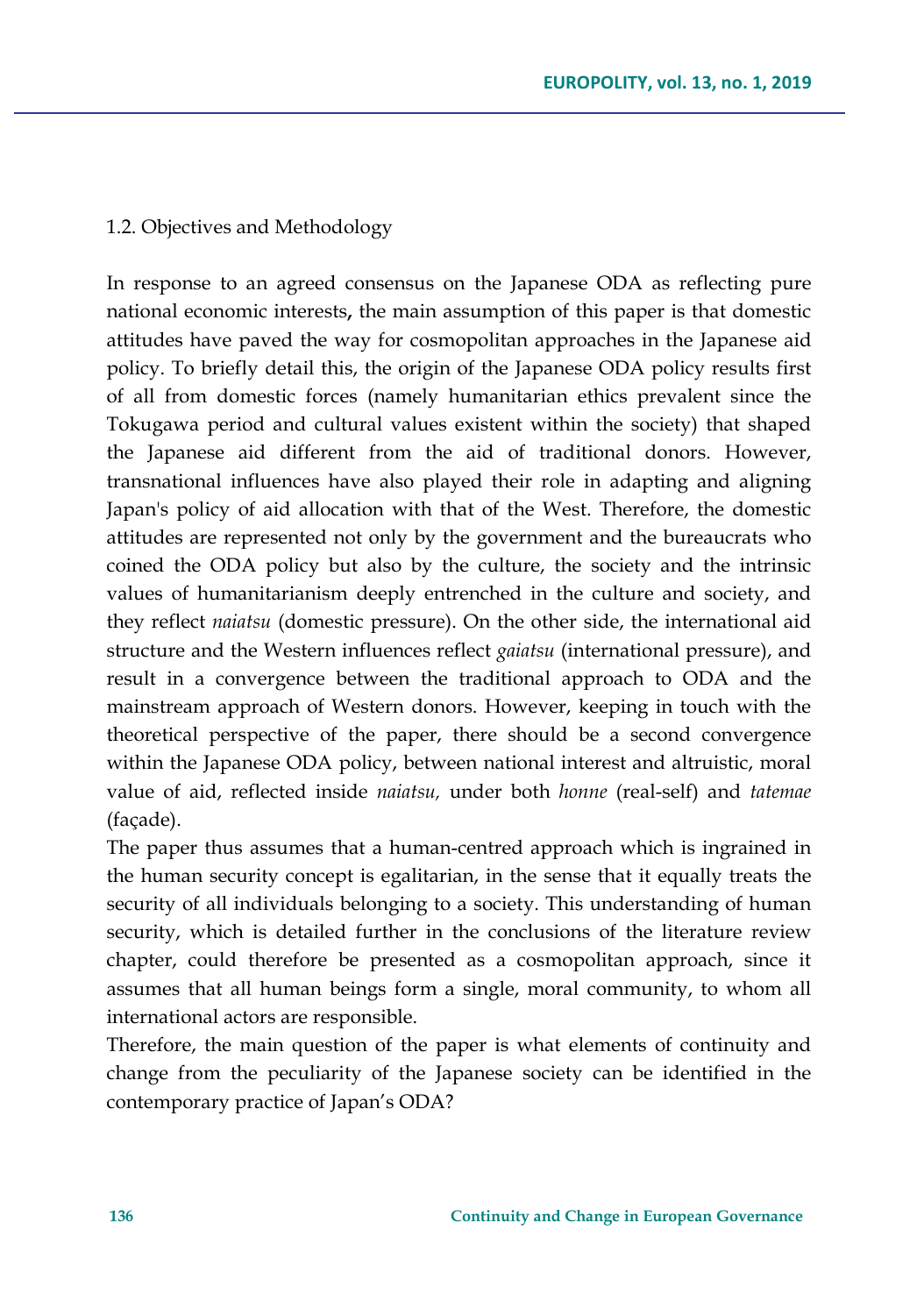In order to give pertinent answers to the issues raised above, the paper will start by pinpointing the main theoretical concepts – cosmopolitanism and human security – and continue with a brief explanation of the importance of these two chosen concepts in conceptualising the development policy of Japan. Moving on, the paper will assess the elements of continuity and change from inside the Japanese society that influence the development policy and how these are translated into the contemporary practice – more specifically, in the existence of the Japanese International Cooperation Agency.

Furthermore, the present paper is constructed on a qualitative design which can permit drawing up several conclusions that can make way to a more complete paper on this topic which is only briefly approached in this paper. The main research method employed is documentary research. First of all, a historical account of the Japanese ODA system was performed, based on official documents available on-line, such as the White Papers on ODA, the ODA Charters (1992; 2003; 2015), the Mid-term Policies and the Country Assistance Policy, as well as official OECD stats with regard to official flow of aid to recipients. In addition to these, speeches and papers made by government officials were also taken into account in order to understand the human security perspective and the national interest emphasis in dealing with foreign aid. The next step was to review accounts from Asian recipients in what regards the impact of the Japanese ODA policy in the region. This approach was supported by scholarly sources which analyse and understand the impact of Japan's ODA and order to see how the Japanese International Cooperation Agency – JICA – understands the human security approach and derive variables for further research.

### **2. LITERATURE REVIEW**

2.1. Cosmopolitanism

David Held starts his arguments on cosmopolitan thinking referring to the two accounts of cosmopolitanism, which would also represent the starting point of my theoretical approach (Held, Brock & Brighouse 2005, 11). The term goes back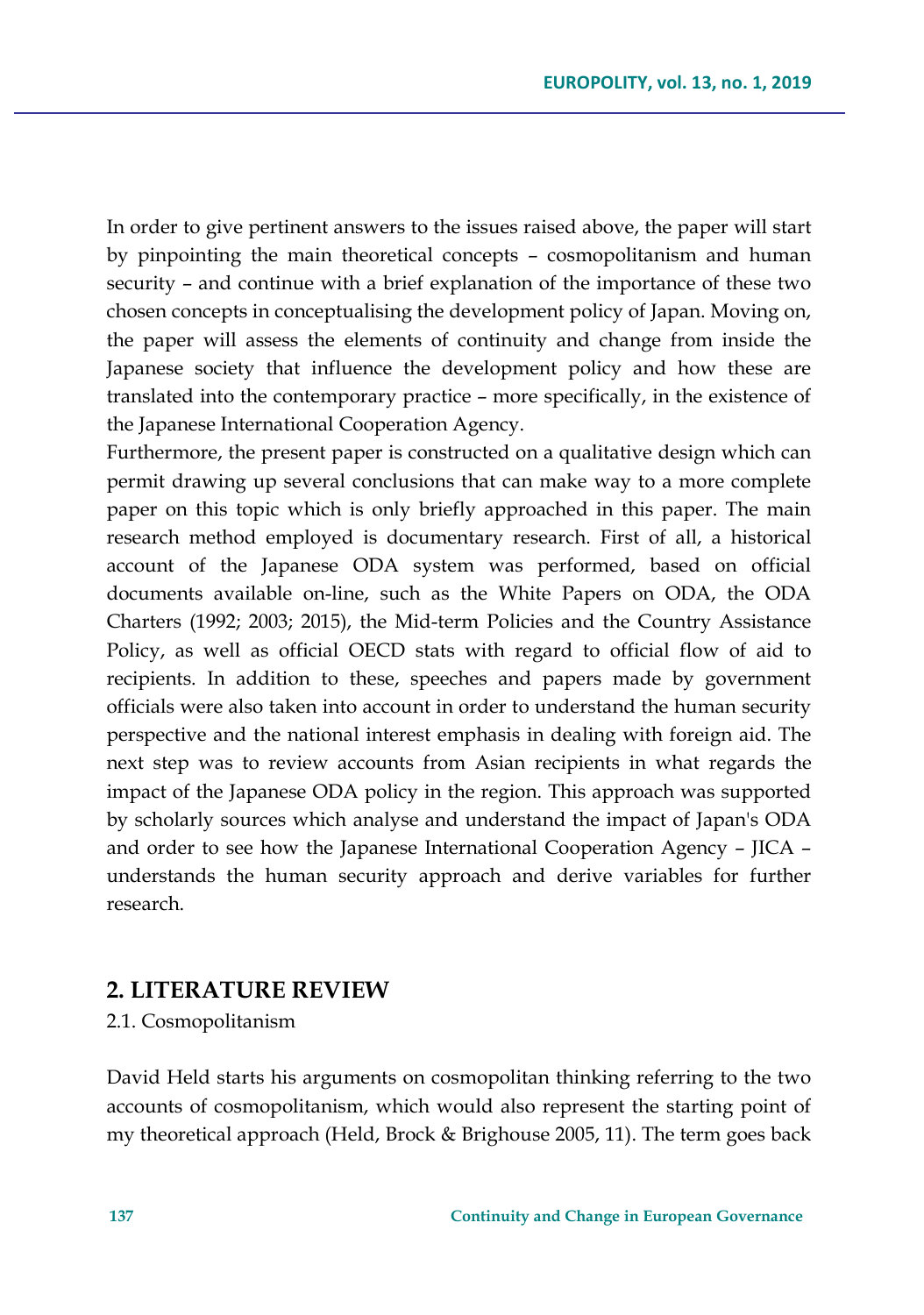to antiquity, as Martha Nussbaum remarks, and defines cosmopolitan as someone whose affinities are "based upon reason rather than patriotism or group sentiment" and is "truly universal rather than communitarian" (Nussbaum, Bohman & Backmann 1997). This definition has its inspiration in Diogenes's remark of "citizen of the world", in Cicero's "society of humanity" and in Seneca's nation boundaries being found closely to the sun (Fine 2007, 15). However, the first account of cosmopolitanism was set out by the Stoics, who argued that each person lives in both a local community and a wider community of human ideals (Held 2005, 12) [1](#page-5-0). In the meaning of the ancient times, cosmopolitanism presented an idea of universality, whereas the modern counterpart choses to readapt the universal community to specific traits of human solidarity, as it will be discussed below. Accordingly, cosmopolitanism reflects the idea of being a citizen of the world. Yet, as a modern thesis, cosmopolitanism moves from the local individual obligations towards moral obligations for those unfamiliar with us.

In light of this idea, the second account of cosmopolitanism has its roots within a key term belonging to the Enlightenment, namely *Weltbürger* (world citizen). The most important contributions are those found in Immanuel Kant's works, reflecting the idea that nations and "citizens of the earth" who participate in a cosmopolitan society are bearers of the "cosmopolitan right" (Gregor 1996, 353). Cosmopolitanism became an international political order, a moral norm, and a "universal civic society" (Kant 1784, 8). The ultimate purpose of Kant's normative vision is to end wars among states and obtain perpetual peace.

The cosmopolitan regime is a project derived from a humanist-universalist perspective, going beyond local-global divisions. Openness, tolerance and participation are cosmopolitan values, opposing particular, communitarian and exclusivist policies. Following this line of thought, the third account would be the contemporary cosmopolitanism, which, as a theory, has its strong points in the second half of the twentieth century, and for this article, I will focus on two

 $\overline{\phantom{a}}$ 

<span id="page-5-0"></span><sup>1</sup> Stoics were the first to refer explicitly to themselves as cosmopolitans -seeking to replace the role of the *polis* with *cosmos*, a place where humankind might live together in harmony;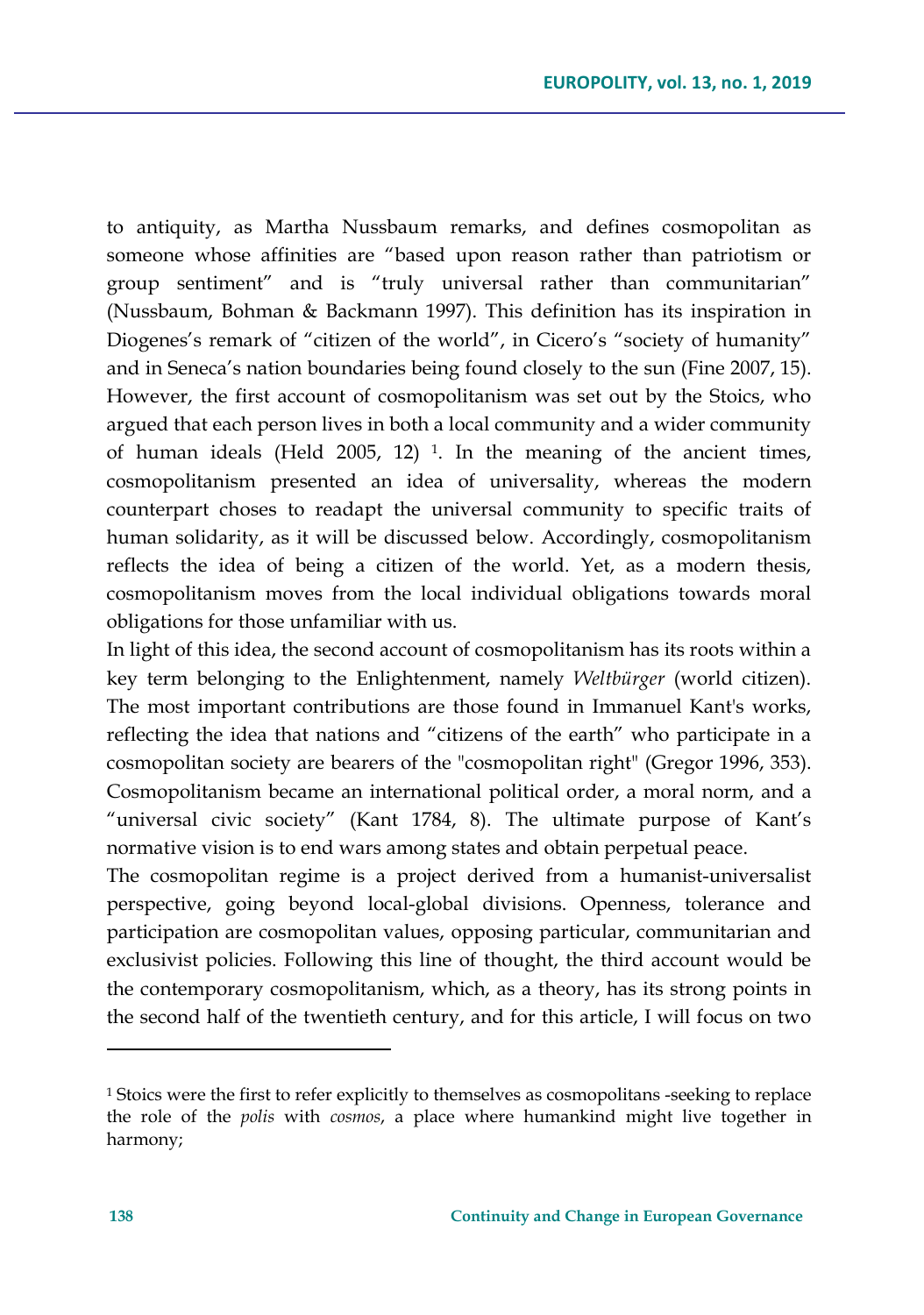main approaches – moral and political cosmopolitanism. On one hand, moral cosmopolitans, under the writings of Nussbaum or Scheffler, enforce the idea that there is a moral duty to aid foreigners who are suffering because of poverty and inhuman conditions, as well as a moral duty to respect basic human rights and justice (Nussbaum, Bohman and Lutz-Bachmann 1997, 26). On the other hand, thinkers such as Pogge and Beitz have as source of inspiration Rawls's work on the theory of justice. Yet, their main area of interest is political cosmopolitanism, which focuses on the international level and the creation of an international regulated community. John Rawls's law of peoples and the theory of justice (justice as fairness) are actually considered as being a starting point for contemporary cosmopolitan theories and focuses on the role of states in promoting the cosmopolitan right (Wenar, Martin & Reidy 2006, 7).

Going back to Thomas Pogge and Charles Beitz, both Rawlsian theorists, they believe that the domestic basic structure presented by Rawls can also be mirrored at an international level and therefore try to offer another perspective over the classical conception of belonging to a human community and the Kantian idea of subjecting all members of sovereign states to the system of rules organized under cosmopolitan right (Beitz 1983 & Pogge 1994).

To summarise, as Mary Kaldor considers, cosmopolitan vision is both idealist and multilateral in approach, having as source of inspiration Immanuel Kant's perpetual peace (Kaldor 2007, 120). Moreover, the cosmopolitan right enforces the idea that foreigners are to be tolerated and respected in a global community; there is a heavy weight upon everyone when there is an infringement upon rights and values. The cosmopolitan ideal implies a certain arrangement for humanitarian norms, for equality and diversity.

#### 2.2. Human Security

Human Security is a relatively new concept and subject of research in both academia and policy circles. The concept, as one might notice, is an outcome of a convergence between security studies and international development (King, Murray 2002). Wolfers has pointed out the two sides of the security concept: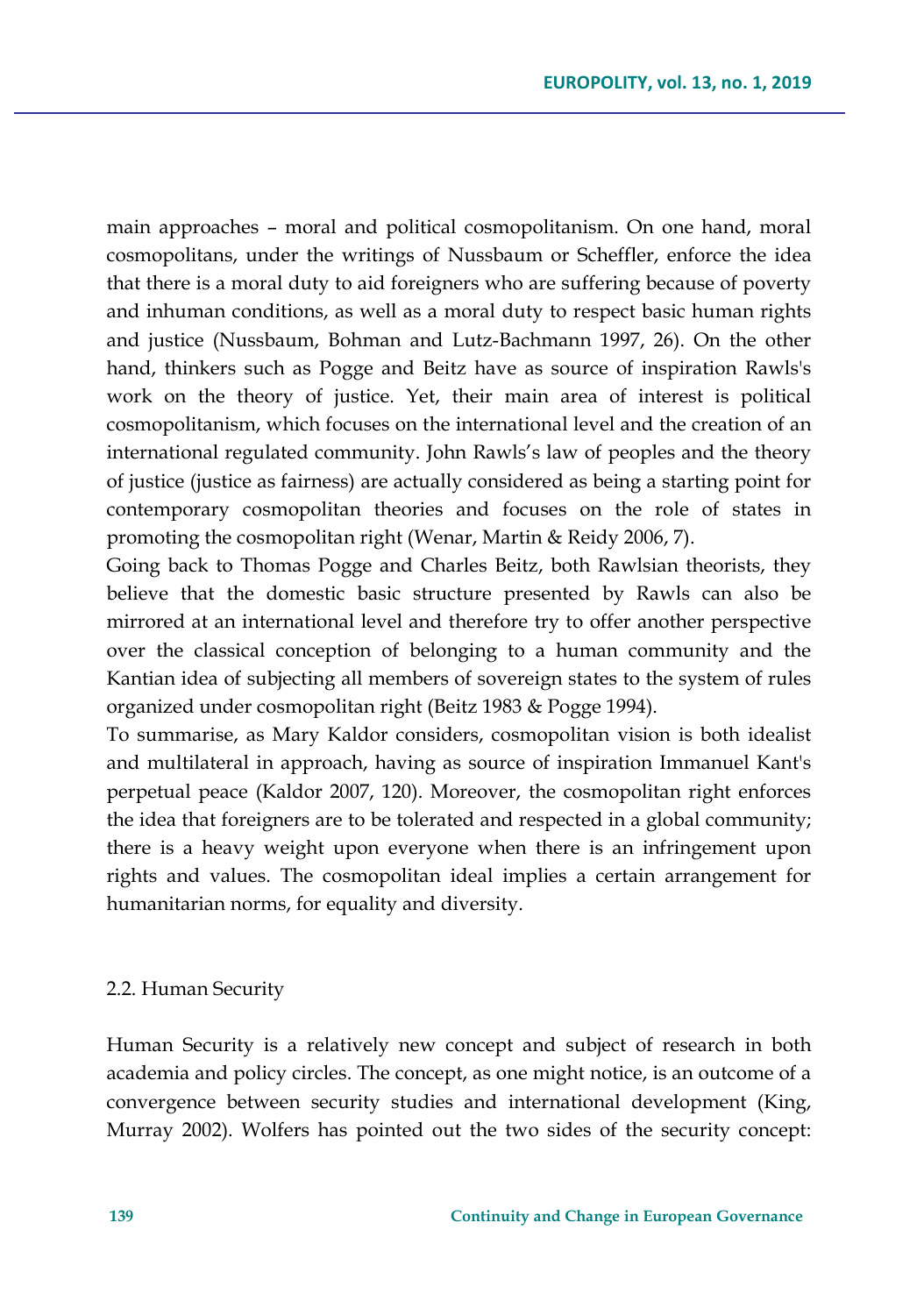"Security, in an objective sense, measures the absence of threats to acquired values, in a subjective sense, the absence of fear that such values will be attacked" (Wolfers 1962, 149). In its subjective sense, this means that it ensures protection of an object by decreasing its vulnerability or by eliminating threats to its survival or well-being. However, as it is not the aim of this paper, I will leave aside debates around the traditional conceptualisation of security and the importance of national security.

Human Security, as a concept, developed under two directions. The first one is the Canadian approach – The Human Security Report (2005), where human security is tightly connected to the Responsibility to Protect Principle (R2P), the emphasis being on the security of individuals in front of violence (narrow vision of human security). The International Commissions on Intervention and State Sovereignty (ICISS) concluded that states have a responsibility to protect their citizens from "avoidable catastrophes", and when they fail to do so, it is the responsibility of a "broader community of states" to intervene, in order to prevent humanitarian crises and human rights violations (as specified under the International Commission on Intervention and State Sovereignty; moreover, military intervention is legitimated only and only when ethnic cleansing is involved.

The second approach, which appeared in the *Human Development Report, 1994,*  underlines the importance of development when framing security strategies. It has seven components<sup>[1](#page-7-0)</sup> which offer a multisectoral, broad approach to the notion of security. The report is a cornerstone publication, because it made human security a distinct notion around the world, and set up the starting point for further enquiries by scholars and policy makers.

At this point, it is essential to explain the results of the literature review. In terms of Japan's official development assistance policy having a cosmopolitan approach in both delivery and implementation, to my knowledge, there is no study in this area. Most of them are focused on the other side of the coin, namely

l

<span id="page-7-0"></span><sup>1</sup>Economic security, food security, health security, environmental security, personal security, community security and political security.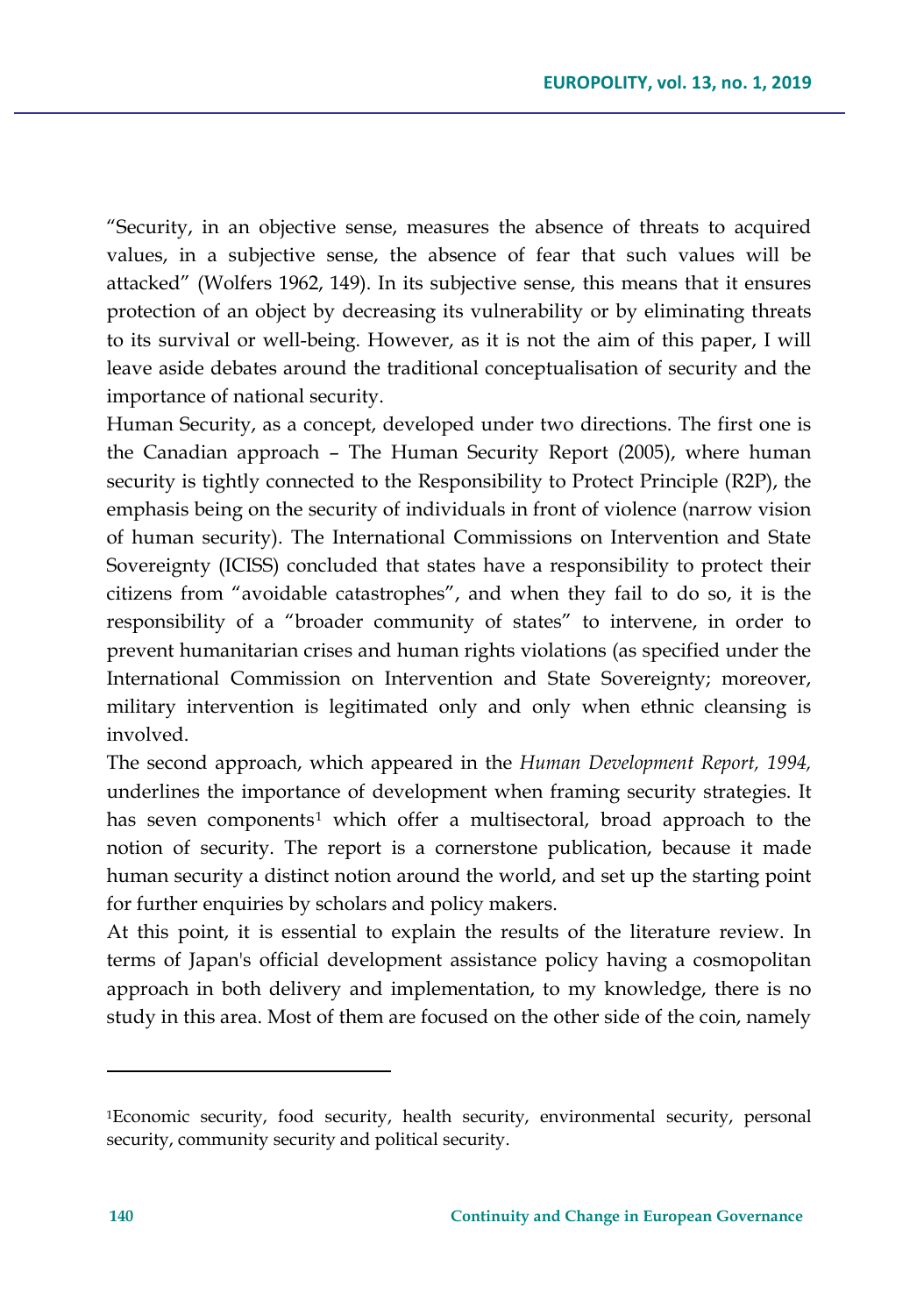national interest and how ODA reflects it. As for Human Security, the same can be stated in what relates its implications on ODA implementation and delivery, although there are many scholars who assess the impact of human security upon East Asia.

An important key implication for this paper is the idea that human security is a common concern and responsibility, in the sense that security of other, no matter their location may affect the security of us. This idea of common responsibility entails that human security addresses all individuals. The importance of human security and its role in development policies contributes to a broader understanding of development*.* For the sake of argument, human security means ensuring essential conditions for attaining development. It focuses on individuals and communities, while ensuring human development.

Yukiko Nishikawa's book brings forth again the idea that human security is a central part of Southeast Asian states' policy (Nishikawa 2010, 30). She further underlines that by the 1980s, in the area of development assistance, there were worries related to the perception of growth, which led to the evidence that intrastate or domestic conditions give rise to a human-centred approach in development.

The Human Development Report observations can be well applied to Southeast Asia, especially since the dominant discourse of security in the region reflects realist perspectives of self-help and power struggle between states (Nishikawa 2010, 31). The comprehensive security doctrine used in the region only addresses a state's well-being; therefore, territorial integrity was to be ensured by the creation of a strong capable state, whereas security issues were to be solved by using economic development approaches.

Referring to the subject of this paper and addressing the aid conundrum, I argue that all forms of cosmopolitanism presented in this section derive from a concern for morality. My argument is that humanitarian assistance is not a duty to global justice, but represents a moral stance. Richard Miller believes that strong obligations to have concern for other persons derive from a cosmopolitan idea of equal respect, not privileging a particular person over another (Brock, Brighouse 2005, 4). Likewise, Tan also sees the individual as an ultimate unit for moral concern, regardless of his or her nationality and citizenship (Tan 2004, 3).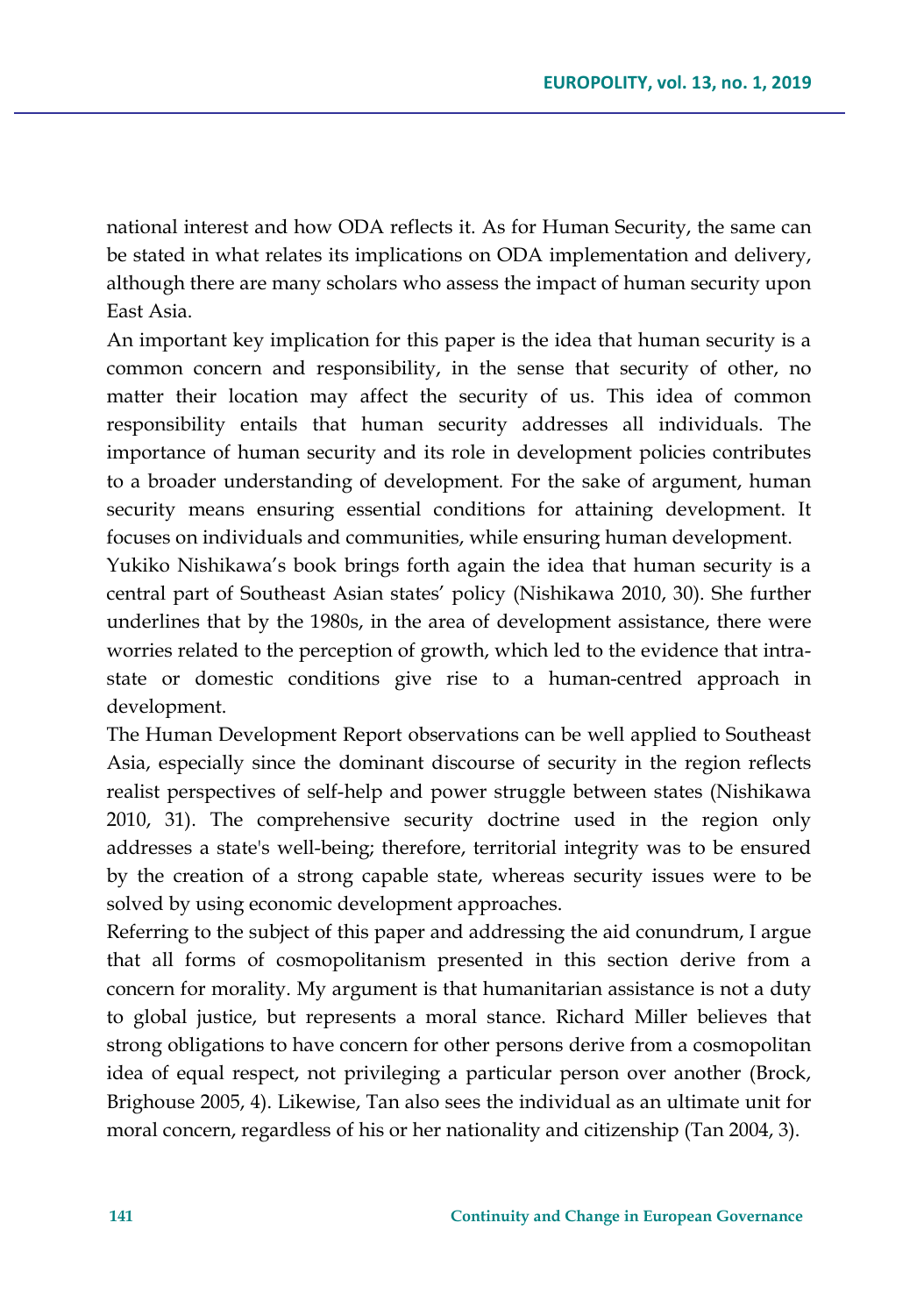Moreover, in connection to cosmopolitanism, Mary Kaldor's perspective on human security has its roots in cosmopolitan thinking, arguing that the security need of individuals and communities, not just states should be addressed; therefore, human security should be incorporated in the security narrative. Kaldor further mentions that security has two approaches, the first one being focused on geopolitics, where security is seen as territorial defence, whereas the second is a cosmopolitan approach, with security being a way of defending individual human beings (Kaldor 200, 78). The latter emphasises therefore human rights, civil society support, economic assistance and regional cooperation, being a bottom-up approach, whereas the former uses diplomatic, economic and military pressures in order to influence other actors. In Kaldor's opinion, the human security doctrine refers to the protection of individuals and communities, challenging the view that security protects only states and borders and combines human rights with human development.

Amartya Sen is also taken into account when explaining the logic behind human security a specific concept, far narrower than human development or human rights (Kaldor 2007, 184). Insecurities should take into account everything that is a risk to human survival, thus human security should be an integral part of human rights, guaranteeing freedom from insecurities. This is the logic explaining how human security can be conceptualised and incorporate minimal requirements of human development and human rights. For economic reasoning, human development should have priority in front of national economies. Therefore, human security has tremendous impact on development policies, with the debate being on economic growth and conditionality versus individual security.

Therefore, I can assume that a human-centred approach which is ingrained in the human security concept is egalitarian, in the sense that it equally treats the security of all individuals belonging to a society. If this idea would be taken to the ODA-level, I would expect that the egalitarian direction of human security results to a sense of common concern, not self-interest. Therefore, the logic would be that through an assistance policy which has as main pillar human security, individuals to whom ODA is addressed have equal moral worth and receive aid because of common concerns.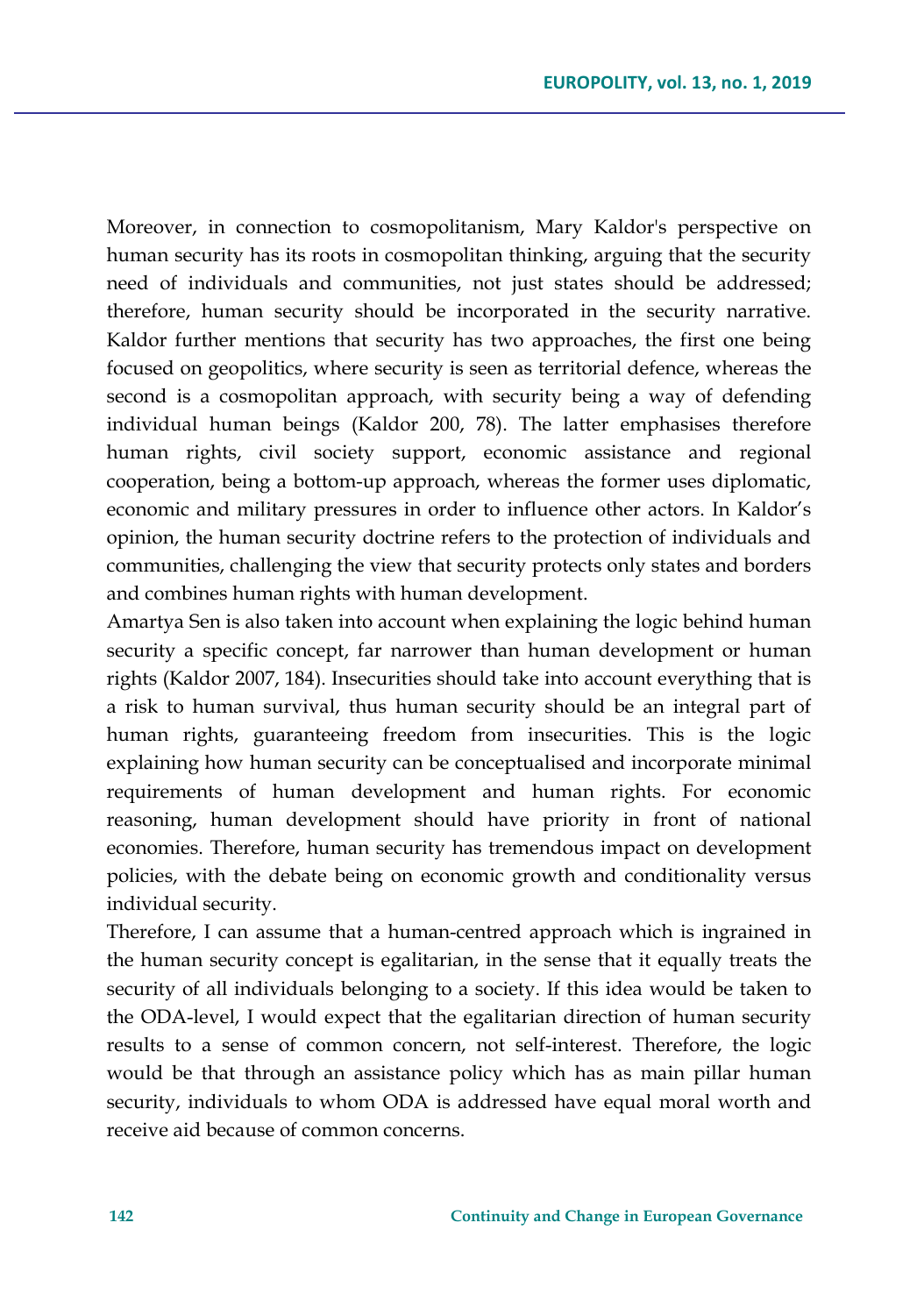This understanding of human security could therefore be presented as a cosmopolitan approach, since it assumes that all human beings form a single, moral community, to whom all international actors are responsible. In particular, moral cosmopolitanism resonates best with the ideas reflected by human security which treats moral claims of individuals equally and sees them as the units of ultimate moral value.

### **3.LINKAGES BETWEEN ODA AND HISTORY AND CULTURE**

At the end of the 1970s, Ezra Vogel described Japan as the most dynamic industrial nation worldwide, because of two inseparable and independent variables: a strong economy and a cohesive society (Vogel 1999). Yet, years earlier, Ruth Benedict observed the singularity of the Japanese society, moulded in a way that emphasized not Confucianism or Buddhism, but the Japanese particularity (Benedict 2005, 19). Therefore, being "both aggressive and unaggressive, both militaristic and aesthetic, both insolent and polite, rigid and adaptable, submissive and resentful of being pushed around, loyal and treacherous, brave and timid, conservative and hospitable to new ways" (Benedict 2005, 2), the Japanese national and cultural identity and how the Japanese can be understood became a popular research subject which embraced visions of individuality and uniqueness of the Japanese culture, society, and economy.

In what concerns the ODA policy, overseas assistance became Tokyo's main foreign policy instrument, used as an investment tool, as a solution for the regional animosity, as an expression of economic power and primacy, and as a tool for building confidence and global leadership. All these are features remarked in the OECD Peer Review of Japan, where the traditional donors see the Japanese ODA as mirroring Japan's "long-term interests"[1](#page-10-0). It can be understood therefore that the Japanese ODA system is indispensable for

l

<span id="page-10-0"></span><sup>1</sup> As seen quoted several times in OECD-DAC Peer Reviews of Japan.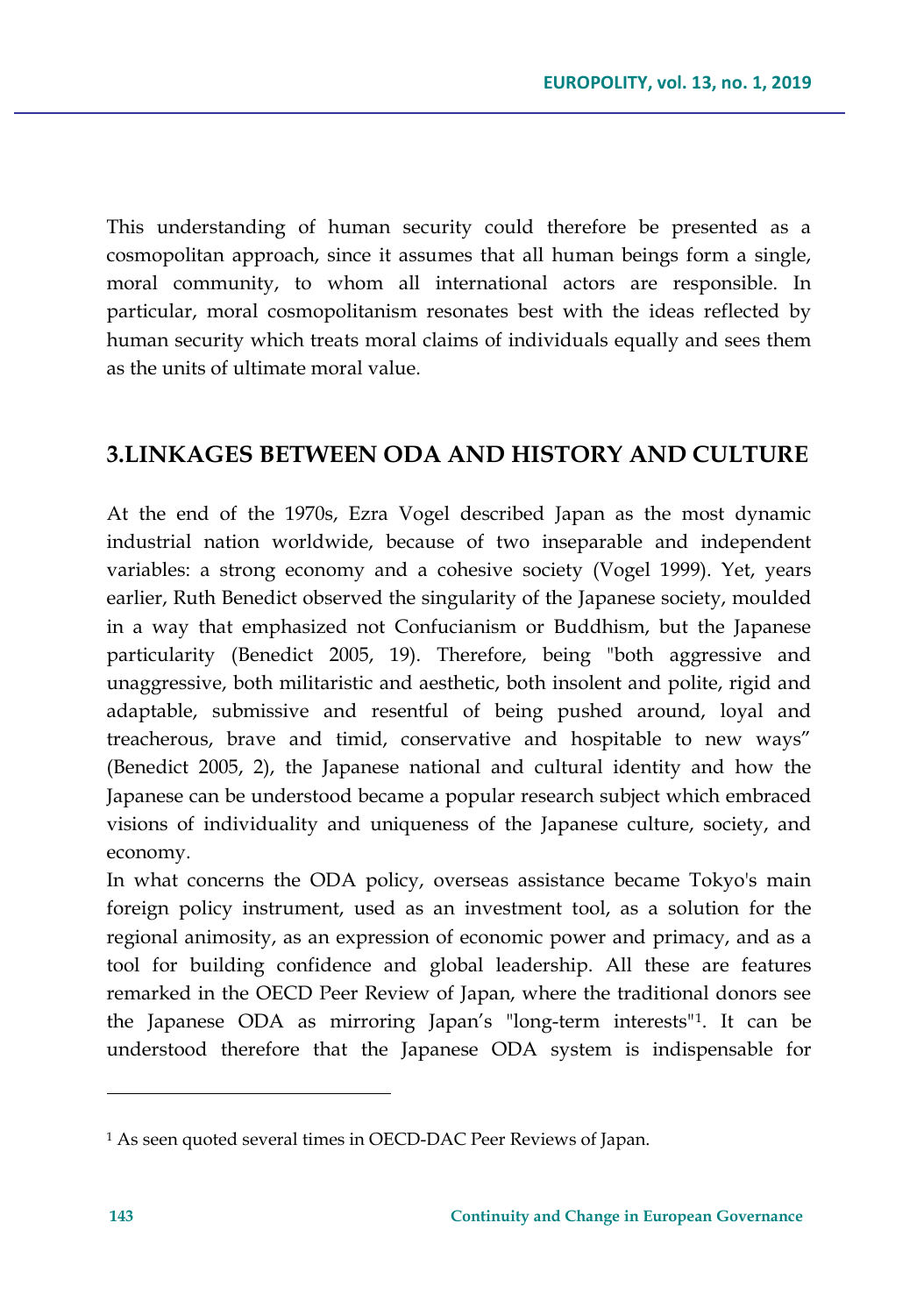regaining Japan's national pride and status as well as reflecting both domestic politics and economics. This means that if we are to relate the perceptions of the major stakeholders in the field of development aid with the Japanese distinctive ODA characteristics, it would be safe to assume that Japan is at a crossroads between East and West, not only in political, social, economic or cultural standings, but in the value of its ODA.

### 3.1. Understanding society and humanitarianism

I will start the discussion by referring firstly to the Japanese culture. It is thought that Japan's culture is mainly a culture of shame (Benedict 2005, 222). The history of shame has deep roots within the Samurai era, where shameful acts resulted in suicide (*seppuku or hara-kiri*). Suicide in itself, in contrast with the Christian thinking, was a noble way of dying instead of a way of bringing shame upon oneself. Therefore, not wanting to make mistakes derives from the high self-esteem of the Japanese people and results in attentive evaluations of others. Consequently, the culture of shame is deeply burned into the Japanese consciousness, and also relates to the shame of surrendering in the Second World War.

Following this argument, the double codes frequently used in the Japanese society can be better understood – *honne and tatemae* (Naito, Gielen 1992, 161- 172). *Honne* is translated as real self, or true to your feelings, whereas *tatemae* refers to façade and hidden feelings. They are present in all cultural aspects and have affected the credibility of the Japanese society in front of foreigners. *Honne* is used mainly inside the group, when feeling at home (*uchi*), whereas when dealing with the outsiders (*soto*), a façade is preferred. Thus, Japanese are perceived as not truthful by outsiders. However, they do not show real emotions in order not to lead to arguments and conflict, which are harmful to group harmony and bring shame to the one who expresses his honesty.

Maintaining harmony inside the Japanese society relates to the community idea and communal living. As Hofstede defines community as a "society in which people from birth onwards are integrated into strong, cohesive in-groups, which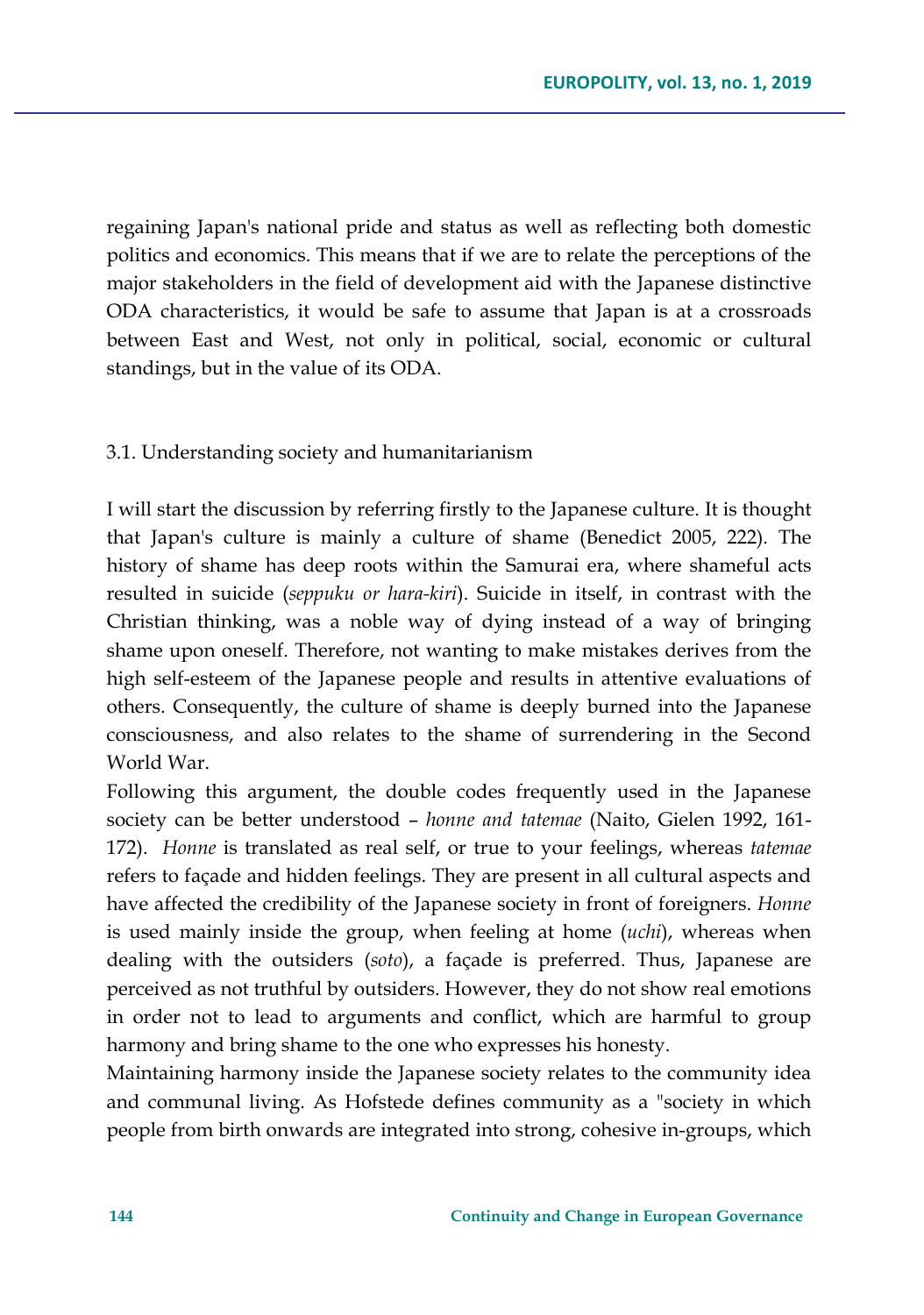throughout people's lifetime continue to protect them in exchange for unquestioning loyalty" (Hofstede 1991, 24), the sense of collectivism which derives from this offers another explanation to the *honne - tatemae* duality of the Japanese society, besides the shame value. *Tatemae* reflects words that coincide with group interests, whereas *honne* relates to a person's own interest, goal or personal wishes (Prasol 2010, 101).

In light of these arguments, I assume that both the shame value and the double coding are present in all aspects of the Japanese society and therefore it is not unusual to presume that they are part of the *naiatsu* and influence foreign aid allocation. Both Furuoka and Kato see *tatemae* as altruism, as the moral reasons for allocating aid whereas *honne* is translated into selfishness, and national interest (Furuoka, Kato 2008). However, their empirical results have shown that Japan allocated more development assistance funds to poorer countries, yet still maintained a close connection and favoured states from Asia which are commercially essential to the Japanese interest.

Therefore, there is a second convergence inside the ODA system of Japan that can explain better how national interest coexist with altruistic motivations. Humanitarianism and humanitarian action are also key terms taken into account when referring to foreign assistance, presumably because both tend to indicate the "humane", altruistic side of aid.

In a non-Western setting, especially in East and Southeast Asia, the Westernderived humanitarian standards and ideals have acted together with the native feelings of humanitarianism[1](#page-12-0). It would be safe to assume that there are variations in the conceptions regarding humanitarianism, because of the existence of different cultures, societal values and political aspirations. But it is not only the differences between societies that result in different attitudes

l

<span id="page-12-0"></span><sup>1</sup> For the Western thinking, humanitarianism mainly revolves around the seven principles identified by Jean Pictet and the International Committee of the Red Cross-ICRD: humanity, neutrality, impartiality, independence, unity, universality and voluntary service. Thus, humanitarianism represents a humanity attention towards those lacking in needs, and underlines the importance of not getting involved into conflicts, but only providing assistance.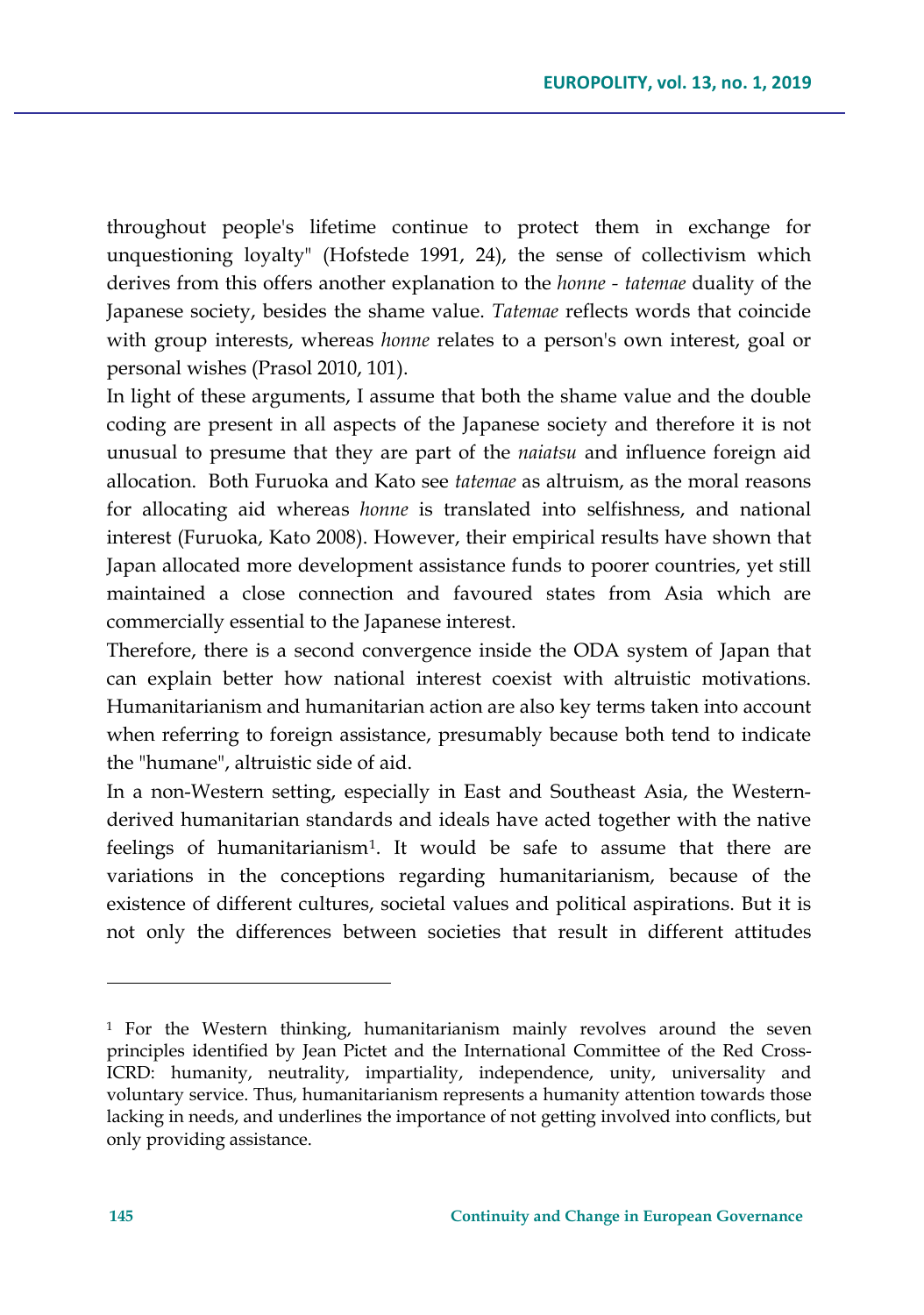towards humanitarianism. There can be a difference as noted in the previous arguments within the society, where the official policy discourse underlines certain humanitarian values, whereas the local groups and organisations define themselves as the true representatives entitled of coining humanitarian obligations. The literature on humanitarianism in Asia is however spread among different countries which tend to focus on their own particularities. For example, the Southeast Asian region concentrates on bringing into the discussion on humanitarianism the individual, highlighting the importance of a "human face" for the emergency aid and interventions (ASEAN One Vision 2012). In light of this idea, ASEAN members are "one caring" community, focused on "people-centred" approaches when dealing with foreign aid and humanitarian interventions (ASEAN Charter 2008). Yet, the most important literature on humanitarianism can be found in Japan, where various accounts have been made in order to define and develop humanitarian practices (Checkland 1994, 12). However, all the Asian scholarship focuses on practicality, not on philosophical foundations of humanitarianism.

In the case of Japan, analysing the normative foundations of humanitarianism and their evolutions inside the Japanese society could bring a contribution to the global writings on humanitarianism. The Japanese society has a very strong communitarian ethic. This is translated into loyalty to the state and moral duty to the unfortunate members of a social group. Lehmann assumed that the development of humanitarianism in Japan is due to three interconnected variables, namely Buddhism, Shintoism and Confucianism (Wilson 1983). Isolated from the outside world and the foreign ideas up until the Meiji Restoration (second half of the 1800s) the Japanese culture and society was particularly influenced by the *sakoku* (national isolation) and *shinokosho* (four castes) policy, where the Shogunate exerted control over both foreign policy and cultural and social relations (Yeophantong 2014, 3). Here is where special attention should be granted towards the samurai code. As the *shinokosho* had deep roots within Confucianism, the way of the warriors, namely *Bushido,* was a moral code of conduct, which derived from Shintoism, Buddhism and Confucianism. The code underlined humanity and bonds as the main features of the same society (Yeophantong 2014, 3-4). Therefore, the samurai, the warrior,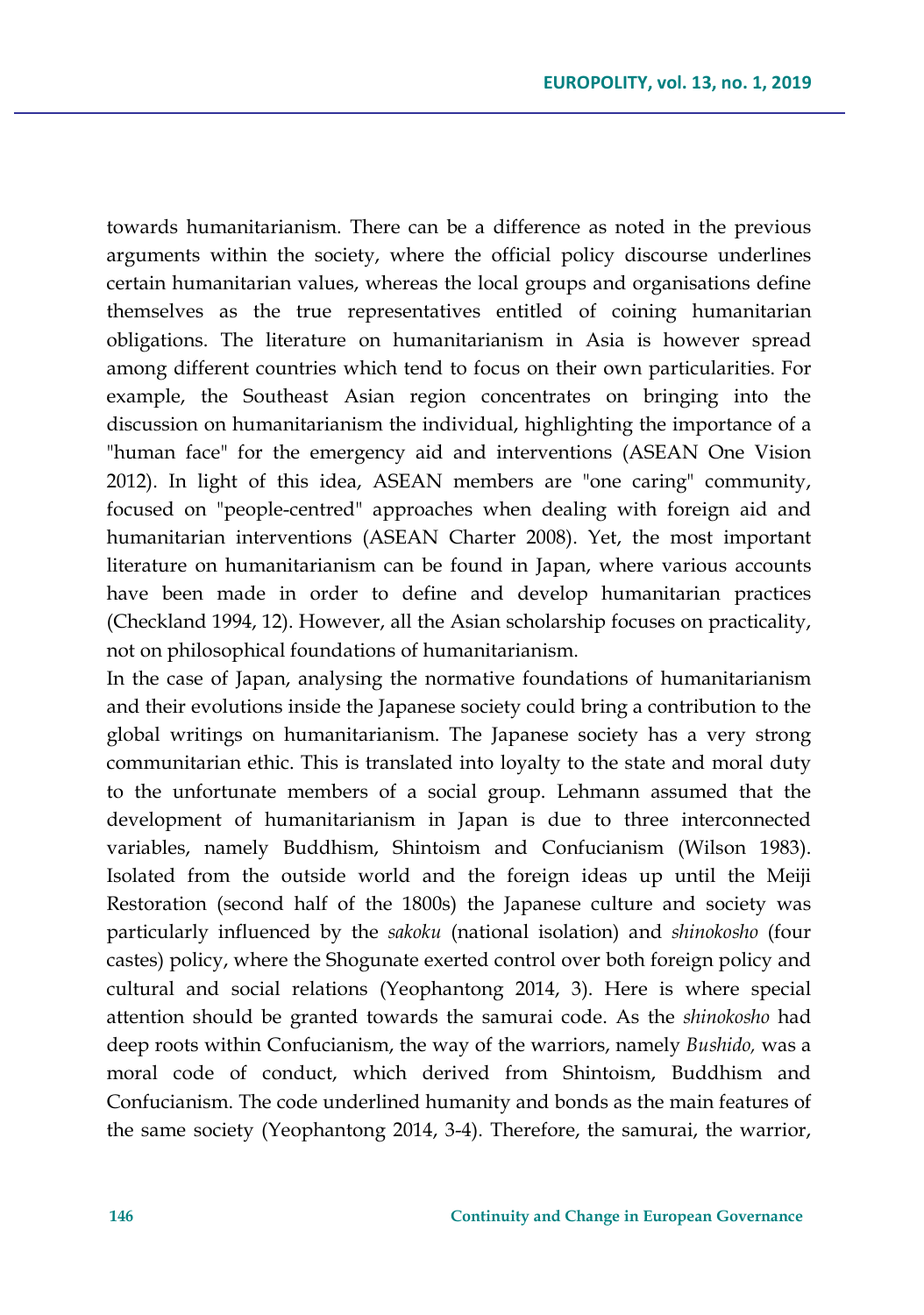was the moral individual, expected to act as a guardian for stability and peace (Yeophantong 2014, 3-4). The feudal system in Japan under the Tokugawa dynasty was therefore characterised by humanity, morality and compassion. Indeed, this was reflected into the Bushido code itself and the virtues it entitled. Most of the principles speak of humanitarian feelings. Benevolence is actually considered as the highest attribute of the human spirit, as sympathetic feelings for people, as well as love and pity are the highest characteristics of men (Nitobé 1908).

The beginning of the Meiji period saw a closer interaction with foreign, Western beliefs and ideas, presumably because it was thought that humanitarian ideals imbedded in Western and Christian ethics could be a means towards quick modernisation and integration into the international society (Yeophantong 2014, 10). Fukuzawa Yukichi, considered one of the founders of modern Japan, also underlined the idea that the Japanese ethical principles and the Christian humanitarian values were similar, as the latter actually existed in the Japanese society, but they were viewed and expressed differently (Yukichi 2008).

Therefore, the humanitarian values and principles are more or less uncontested, reflected for example in national opinion polls which show that there is an increasing public support for development assistance, especially in what regards the motivations behind aid. Both international responsibility and humanitarian obligations are the primary motivations supported by the Japanese in polls available online. Those that show support for ODA allocation see Japan as having a moral obligation to help those in need; for example, in 2003, almost 60% of those interviewed believed that ODA is the main contributor to world peace and reflects moral obligations (Ando 2012).

### **4. ANALYSIS OF THE JAPANESE ODA AND THE JICA**

4.1.The ODA policy between national interest and human security

A long-term emphasis on economic growth became the norm in Japanese politics, all throughout the second half of the 20<sup>th</sup> century. Growth-oriented bureaucrats promoted the usage of ODA as regional economic strategy in the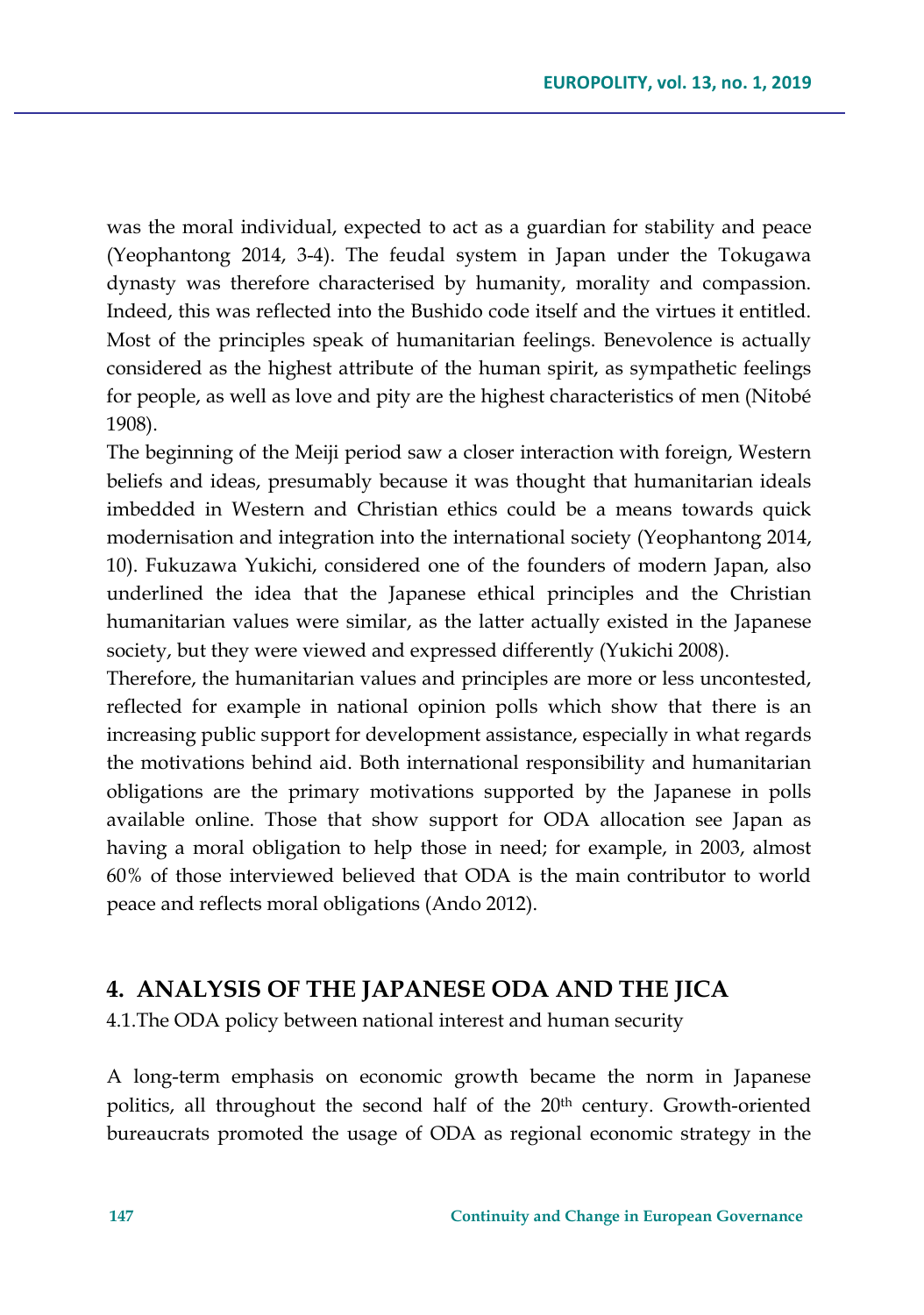Asian region (Leheny, Warren 2010, 6-7). As a result, *keizai kyoryoku* (economic cooperation) became used in the diplomatic agenda of Japan, in order to engage separately from United States. As noted earlier, Asian developing states wanted to escape from the aid given by U.S. and pursue their own agenda without external guidance.

The Japanese ODA program began in 1954 and the ODA loan program launched four years later. At that time, because of Japan's issues with its balance of payments and export promotion, the ODA loans were intended to promote Japan's exports to developing countries, playing their role in sustaining the developmental state. During the 1960s, Japan started to use ODA as an economic tool, using "tied aid" as a norm, mostly because it lacked military power. The 1970s also characterised the Japanese ODA system as having mostly tied aid, yet pressures from international development norms started to shift aid towards human needs. The negative criticisms brought the Japanese ODA policy to untie all aid by 1980s in theory as in practice aid given through private investors continued to be tied (Hook, Gilson, Hughes & Dobson 2005, 205).

Because of mercantilist traits of the Japanese economy and their integration within the semantics of ODA policy, research on Japanese aid emphasised most of the time distinctions between the leading donors' policies and the Japanese ones. During the 1980s, the focus of the studies was on how bureaucracies work in the aid structure of Japan, and on the strategic use of foreign aid as an integrated part of the Japanese foreign policy oriented on security<sup>[1](#page-15-0)</sup>. All of the English-Western scholars pointed out to the high percentage of loans, rather than grants, and to the tied aid which promoted Japanese exports. In 1995, David Arase's *Buying Power* continues the discussion by placing importance on political economy and developmental state. In the end, Arase concludes that Japanese ODA is sensitive to the interests of Japan's firms. Moreover, while foreign assistance brings forth growth, the recipient remains dependent on the economic interests of Japan (Arase 1995, 13). Recent calls have also been made in

 $\overline{\phantom{a}}$ 

<span id="page-15-0"></span><sup>1</sup> The most important writings available in English are Alan RIX, *Japan's Economic Aid: Policymaking and Politics,* Croom Helm, London, 1980 and D.YASUTOMO, *The Manner of Giving: Strategic Aid and Japanese Foreign Policy*, Lexington Books, Lexington, 1986.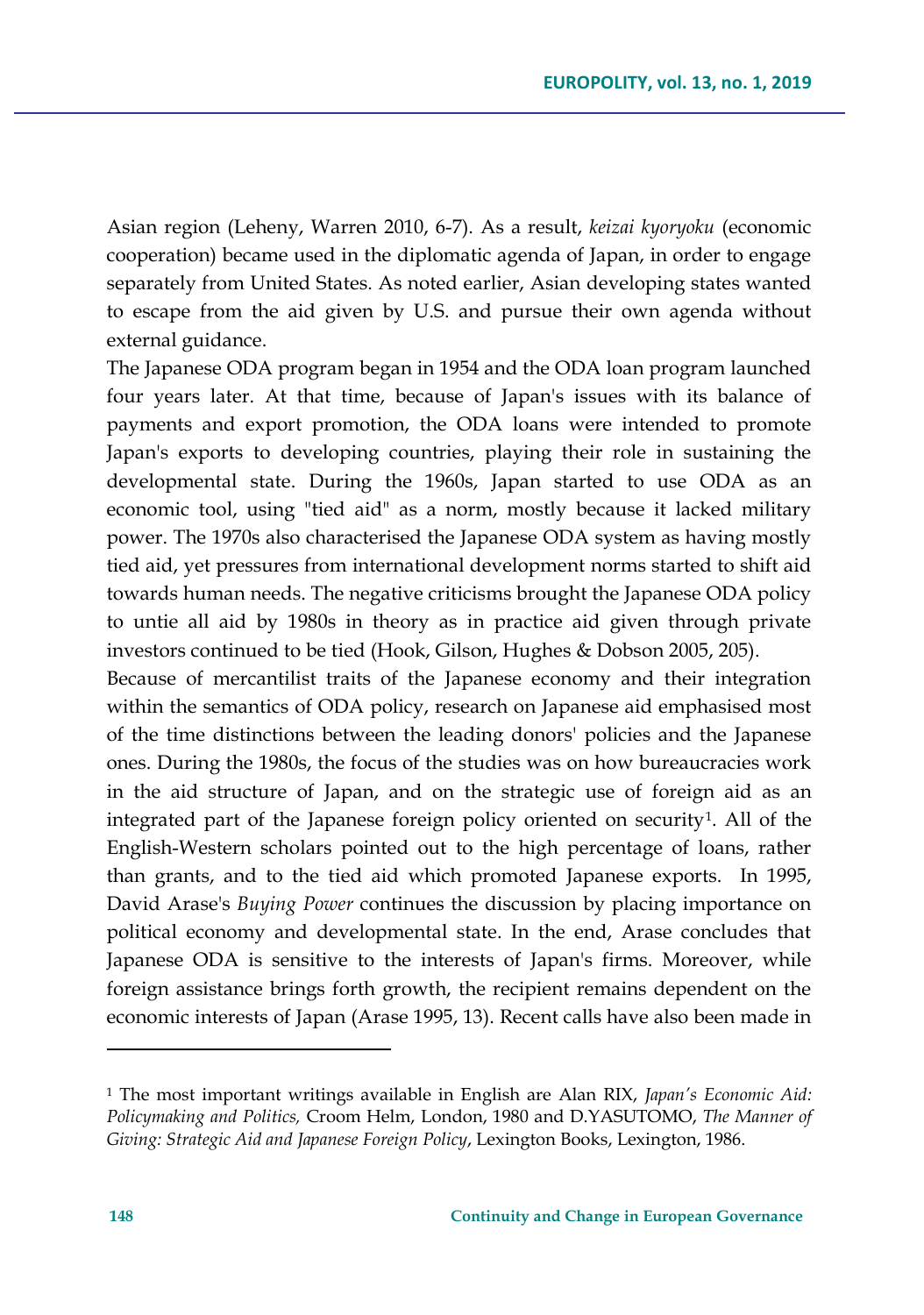regard to reconnecting ODA with business interests, as the Japanese business community stresses upon the idea of aid should restructure its priorities in order to ensure the interests of the Japanese state, underlining once again that aid policy objectives are still presumed to be tightly connected with commercial interests (Sunaga 2004, 4).

Yet, there is little to be said about advocates of Japanese ODA policies after the integration of a human needs approach in the rhetoric of aid allocation. Moreover, Japan sought to contribute to the crafting of World Bank's 1993 Report, but the idea of the "East Asian model of development" clashed with the mainstream consensus and was not promoted worldwide (World Bank 1993, 6).

As explained in the theoretical part of the paper, human security discourse gained popularity, by focusing on individual human beings rather than the traditional understanding of security. For Japan, adapting this model to its framework of aid allocation was quite appealing. Human Security, as coined by UNDP, fits Japan's two major characteristics of foreign aid allocation - focus on economic growth and developmental state. Moreover, it provided a justification on the lack of military operations of the Self-Defence Forces.

In what regards aid allocation and amount, as seen by analysing official reports, Japan increased its ODA and became the number one donor in the world until the Asian Economic Crisis in 1997. The success of the Japanese developmental model as mentioned in the introduction was even recognised by the international community (as seen in various World Bank reports). Therefore, the ODA policy continued to change according to the global trend. The most important motivation behind such an abrupt shift, taking into account that Japan's stance was to ensure economic growth would be the development of the human security concept (Japan's ODA White Paper 2016).

The Japanese development model is rooted in history and motivation outlined in the preceding section. Yet, the key features are discussed below. Interestingly though, the model, even if it adapted to the international development arena and suffered changes in policy priority and aid modalities, never lost inconsistency and remained sturdy compared to other major donors. The Japanese ODA policy is based on the non-intervention principle, grounded in the idea of self-help, as seen in Japan's Official Development Assistance White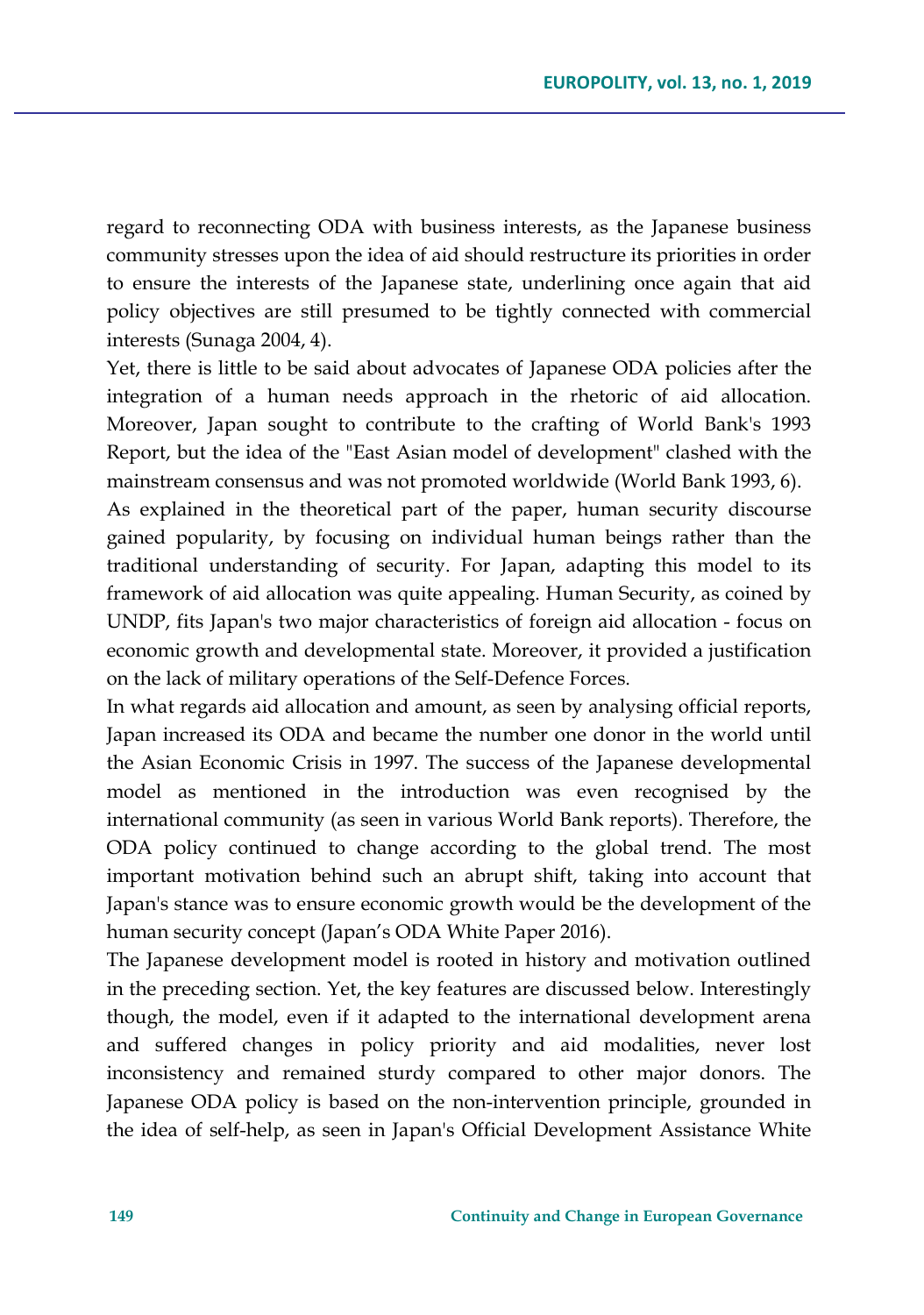Paper 2006-2016. Self-help was instrumental during the economic recovery and development of Japan. Therefore, the principle was to be reflected into the aid policy as well, emphasising the idea that states request aid and have ownership over the aid disbursed. Thus, the Japanese aid has fewer conditions imposed on aid disbursements than the aid allocated by major donors (Lancaster, Leheny & Warren 2010, 29). In light of this argument, non-interference is also an ingrained principle, pre-dating Meiji era, and relates to the idea that it is best not to entangle, not because of a lack in initiative but because the one which receives your help ends up owing you, having an obligation which is limitless in essence (Benedict 2005, 111). Therefore, it can be seen that in the ODA practice, the principle of non-interference and self-help is equal to the idea that recipient does not need to shoulder a debt of gratitude to Japan, but needs to have initiative and act. To support this argument, Arase believes that the principle of self-help leads to recipient states taking pride in their development achievements (Arase 2005, 11).

However, the historically strong loan prioritization of the Japanese ODA has been subject to international concerns, because it might result in debts for recipients, especially poor states (OECD 2010). Yet, it should be noted following the recent OECD report that Japan follows a trend of increased technical cooperation via grants and decreased loan usage in ODA disbursement (OECD 2017).

In what regards grants, technical cooperation is mainly prioritized to human development and capacity development (JICA Report 2017). Dispatching experts and trainees is therefore the main mechanism through which JICA ensures that developing countries have their own personnel trained. Such bottom-up pattern of assistance raised once again the importance of strengthening individuals, communities and connecting them with the governments and local authorities. To further emphasise the role of people empowerment and human security, the Japanese government has also implemented a financial assistance program for development projects since 1989, the "Grant Assistance for Grassroots Projects (GCP)", supporting various non-governmental organizations (NGOs), as well as local authorities. This scheme supports grassroots level reforms and financial assistance is granted to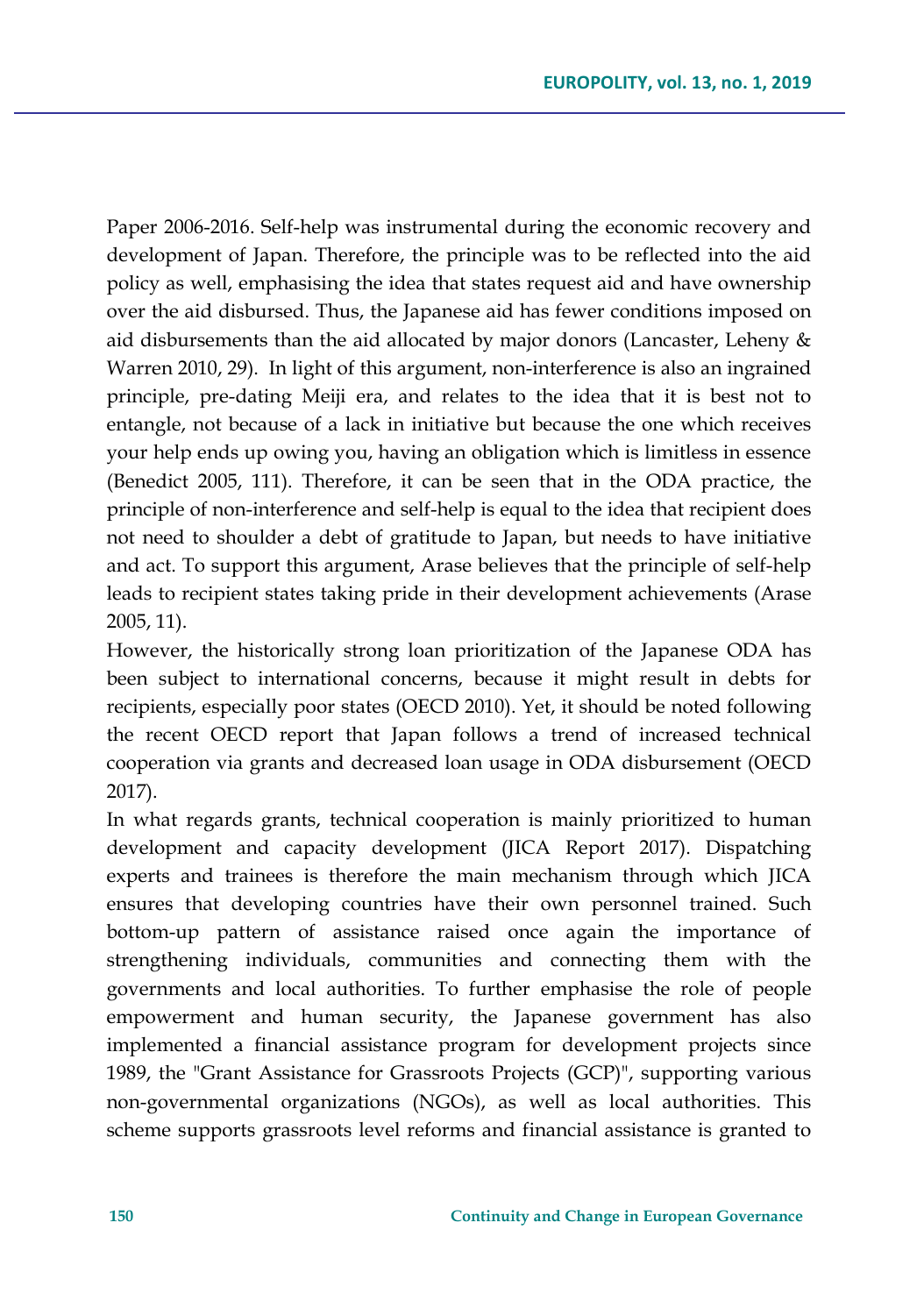small-scale projects which focus on human security and socio-economic development.

Japan has also relied on the ODA policy in order to boost its power and influence within the international arena. Trinidad also supports this idea, as well as Arase and the ODA Charter itself, underlining the ODA as an international diplomatic tool to advance the Japanese political interests. In the Charter, ODA is also mentioned as an instrument for keeping friendly relations with the neighbour states and smoothing tensions in the region. Moreover, human security coined as a pillar of development assistance is envisioned by Trinidad as a central idea for peace building (Trinidad 2007, 95).

### 4.2.The Japanese International Cooperation Agency (JICA) and Human Security

Human security is for Japan an important pillar for its foreign policy as well as society, as it addresses first and foremost needs and moral obligations which arise from insecurities faced by individuals. The importance of such a concept has not only been emphasised by academics and practitioners, but also by the Japanese ODA system, in particular JICA –Japan International Cooperation Agency. Yet, there has been little attention given to this, even if Japan is the only government fully committed to promote using ODA human security (Kamidohzono, Gomez & Mine 2015, 2).

Both freedoms from fear and from want resonate with the Preamble of the Japanese Constitution (Kamidohzono 2015, 14), whereas freedom to live in dignity is tightly connected with Japanese moral obligations to help protect others. Yet, the Japanese government became involved with the human security doctrine by founding the United Nations Trust Fund for Human Security (UNTFHS) in 1999 and later on incorporating the idea of human security as a basic principle in the ODA Charter of 2003. For JICA however, human security gained importance in the same year, under Sadako Ogata, former JICA President, who is worth mentioning for its important role in organizing an administrative and organizational reform to expand the autonomy of JICA as an implementation agency. In the end, human security became one of the pillars for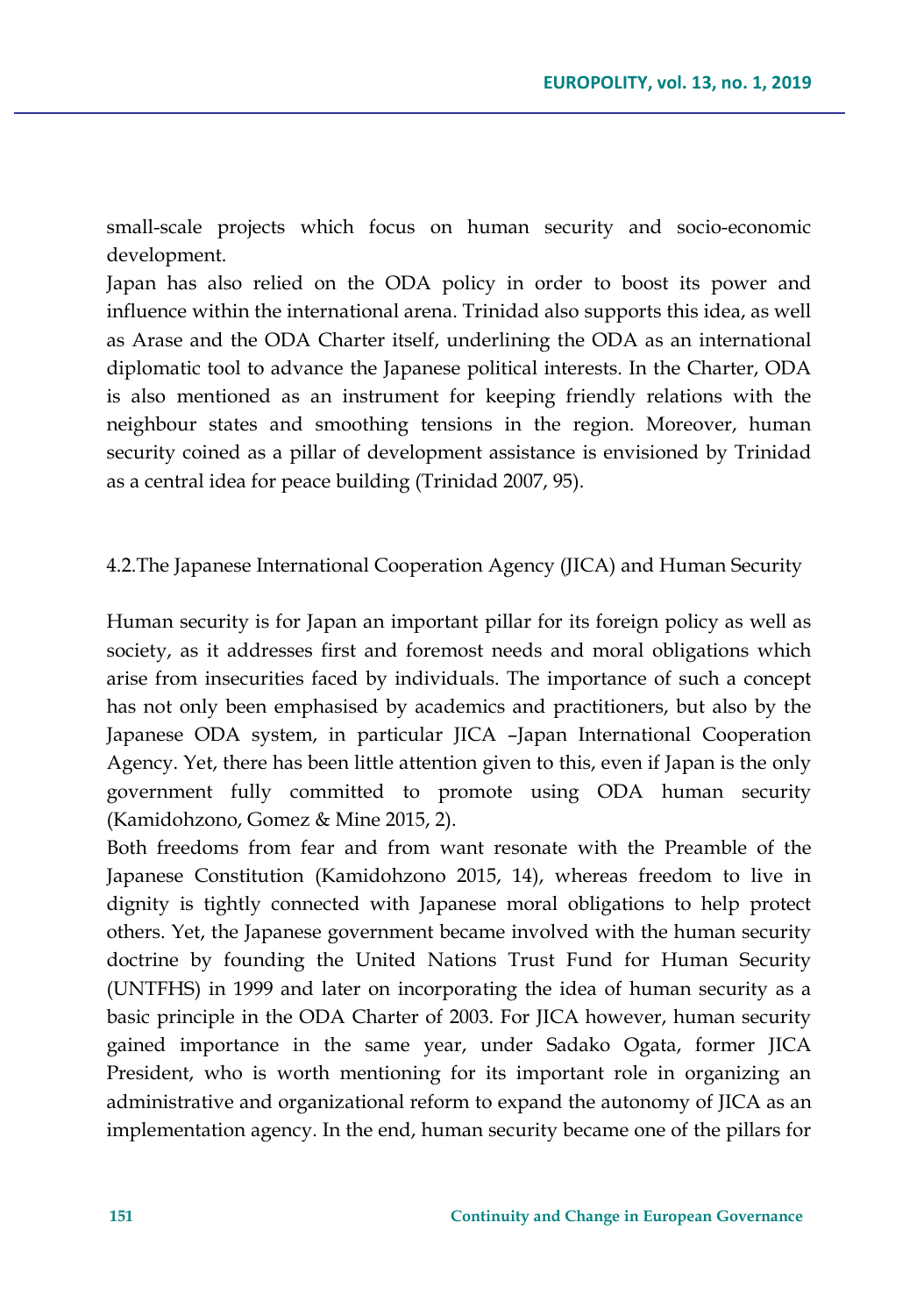the internal reform, emphasising focus on people, top-down protection and bottom-up empowerment (Kamidohzono 2015, 6).

The first pillar of internal reform focused on encouraging field-oriented activities to overseas offices, which was translated into transfer of both human and financial assets to recipient countries. The second pillar stressed upon effectiveness and interconnectivity between development and humanitarian aid, underlining the importance of one agency to coordinate and implement aid policies, independent from the bureaucracy and ministries. The last pillar human security- focuses more on human security applied on the field, and from here onwards, the seven perspectives on human security were elaborated, later becoming four approaches of implementing swiftly and effectively aid programs focused on human security.

The reform also allowed a formalization of people-centred approaches, in response to the already discussed critiques related to Japanese aid. In light of this idea, by analysing the official policy paper on human security (JICA: Human Security Report 2007), the specific measures used by the agency to implement ODA are revealed. On a whole, human security is based on protection (of the vulnerable) and on empowerment. On a practical level, human security is focused on five basic principles: targeting comprehensively both freedom from fear (fear from conflicts, natural disasters, economic crises, diseases, terrorism) and want (poverty); cooperation in order to address socially vulnerable human beings; empowerment through offering government support and capacity for local communities; cooperation for addressing global risks via international partnerships; and conflict-prevention and risk management via monitoring and facilitating transition from one stage of development to another(JICA: Human Security Report 2007, 2-3).

Moving onwards, there are four main areas linked with the Japanese and JICA human security approach: natural disasters, climate change, infectious diseases and violent conflict. By analysing the data available in the official reports<sup>[1](#page-19-0)</sup>, it is

 $\overline{\phantom{a}}$ 

<span id="page-19-0"></span><sup>1</sup> As well as the Kyoto Protocol to the United Nations Framework Convention on Climate Change (UNFCCC); the Environmental Conservation Initiative for Sustainable Development (Eco-ISD) ,2002; The Climate Finance Impact Tool (JICA Climate-FIT).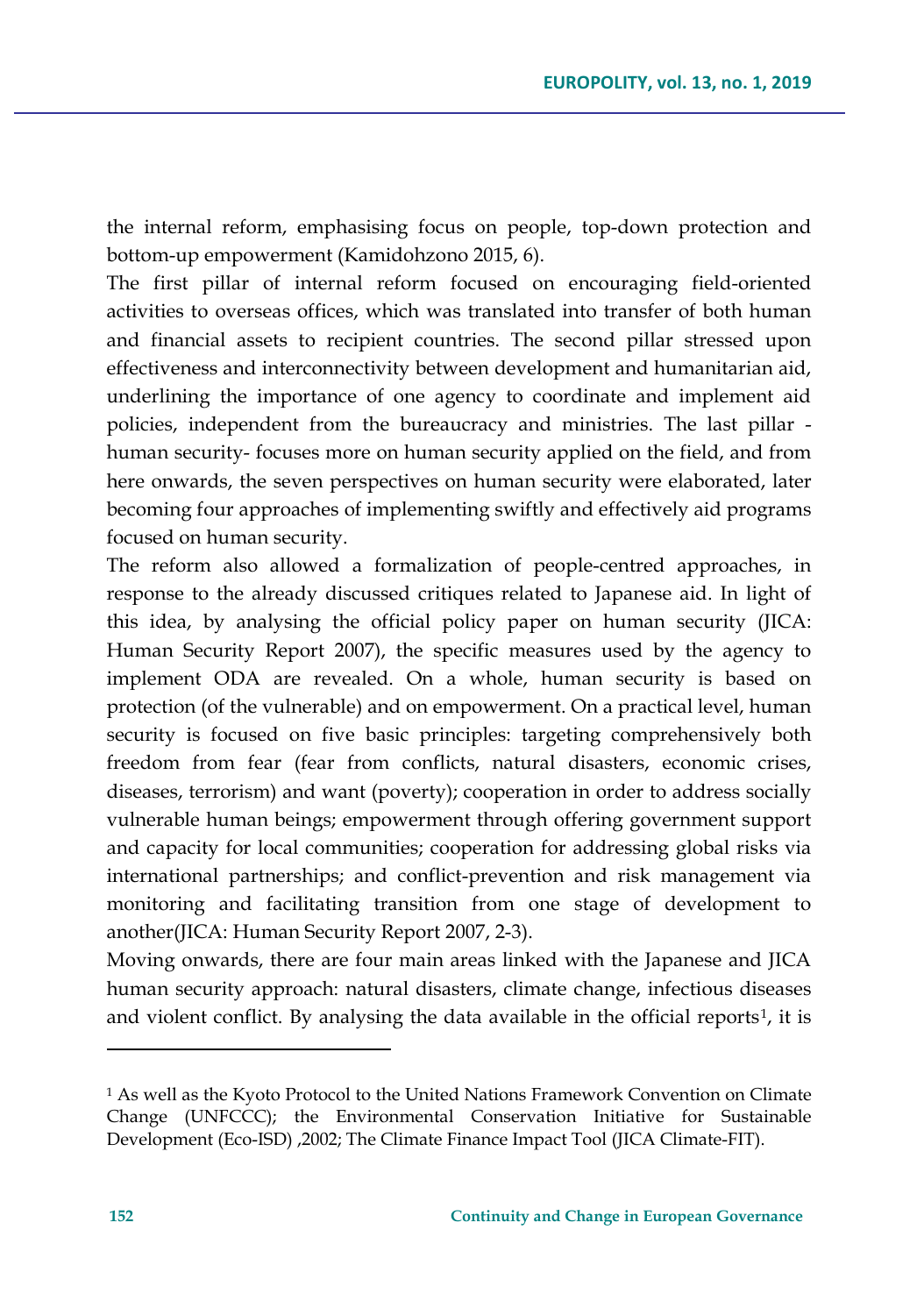worth noticing that the idea of global human security existed in the ODA narrative all throughout the 1990s. The Japanese term, *jinrui no anzen hosho,* is translated as "the security of the whole of humanity", and reflect even further cosmopolitan values in the ODA approach of Japan – affirmation supported by Japan at the ODA Denver meeting, under "Initiatives for Sustainable Development (ISD) toward the 21st century".

| Approaches on development assistance in order to achieve numan security |                                       |              |
|-------------------------------------------------------------------------|---------------------------------------|--------------|
| ODA Mid-Term Policy                                                     | Four Perspectives and Four Approaches |              |
| (MOFA, 2005)                                                            | (JICA, 2004-2015)                     |              |
|                                                                         | Perspectives                          | Approaches   |
| Focusing on people and                                                  | Focusing on people and                |              |
| their needs                                                             | their needs                           |              |
| Strengthening individuals                                               |                                       | Combining    |
| and                                                                     |                                       | top-down     |
| communities in addition to                                              | Realizing both protection             | and          |
| governments                                                             | and empowerment                       | bottom-up    |
|                                                                         |                                       | approaches   |
| Empowering people as an                                                 |                                       |              |
| agency for                                                              |                                       |              |
| development rather than                                                 |                                       |              |
| recipients of                                                           |                                       |              |
| aid                                                                     |                                       |              |
| Focusing on the people in                                               | Focusing on the socially              |              |
| crisis and                                                              | vulnerable and those under            |              |
| the potentially vulnerable                                              | crises                                |              |
| Providing cross-sectoral aid                                            |                                       | Providing    |
|                                                                         |                                       | cross-       |
|                                                                         |                                       | sectoral aid |
| Respecting cultural                                                     |                                       |              |
| diversity and                                                           |                                       |              |

**Table 1**

Approaches on development assistance in order to achieve human security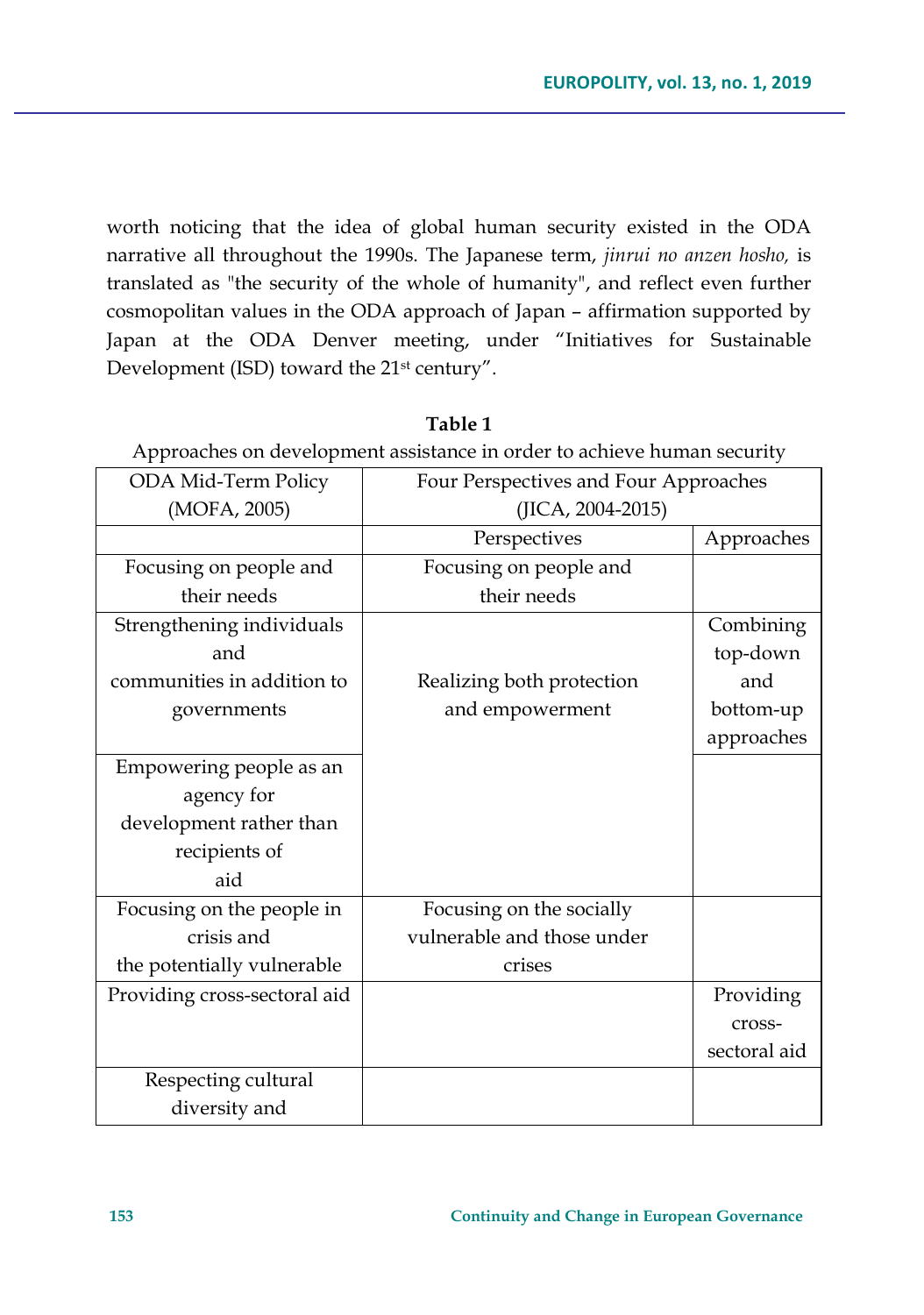| Tackling both 'fear' and 'want' |             |
|---------------------------------|-------------|
|                                 | Partnership |
|                                 | with        |
|                                 | various     |
|                                 | actors      |
| Responding to cross-border      | Managing    |
| threats                         | downside    |
|                                 | risks       |
|                                 |             |

*Source: KAMIDOHZONO, "Embracing Human Security...", p.8*

## **5.CONCLUSIONS**

In this paper, I tried to approach a different perspective in what regards development assistance policies, and I have chosen Japan precisely because of the particularities of the Japanese society and Japanese policy. As discussed in the paper, Japanese ODA paper has as main pillar human security, yet it still emphasises the role of national interest in pursuing development assistance; this idea is also highlighted by numerous writings and theoreticians who stress upon the idea that Japan should move towards the Western approach of disbursing foreign aid, having a more altruistic, moral attitude towards development assistance.

Therefore, the main argument of this paper is that the principle of helping those in need focused the Japanese ODA practice more on the needs of individuals, moving development assistance away from selfish motivations or interests. Yet, in order to infirm or approve this affirmation, observations had to be made not only the policy itself, but also on the domestic attitudes which influenced the coining of Japan's aspirations in foreign aid allocation. Consequently, I took into account the assumption that domestic attitudes have paved the way for cosmopolitan approaches in the Japanese aid policy.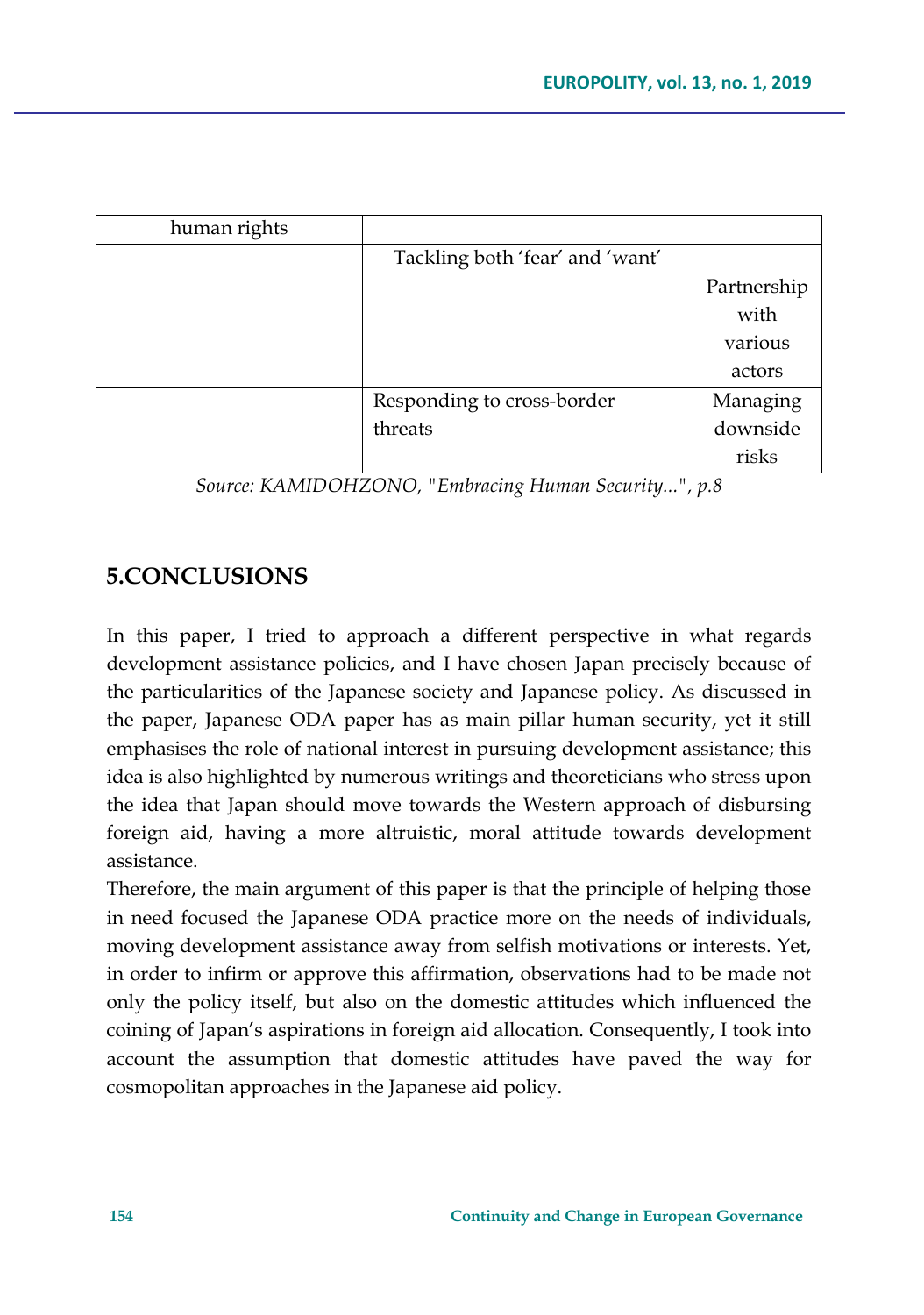Hence, what are the elements of continuity and change derived from the Japanese society that can be identified in the contemporary narrative of Japan's ODA policy? Yoichiro Murakami claims that societies change because of various reasons, most of them being related to the existence of threats. What happened in Japan after the Second World War was in her vision, a radical change in the *nomos* that governed the society, by bringing new, imported *nomos* from the Western societies (Murakami, Kawamura and Chiba 2011, 31). However, I argue that the duality present at the level of society and at the level of the development assistance policy reflects the idea that the *nomos* inherent in the pre-war Japanese society is still part of the current "imported*" nomos*, because, in order to survive, self-constructing your own *nomos* is fundamental to all societies. Therefore, the humanitarian ethics, legacy from the pre-Tokugawa period, the *Bushido* code, the duality of the Japanese individual in expressing both *honne* and *tatemae* are inherent for the development assistance policy of Japan, and they not necessarily clash with the mainstream thinking, but coexist harmoniously. Both practices of *honne* and *tatemae* in aid policy can be understood on one hand as a method through which the Japanese ODA program can include the universal values and humanitarian, altruistic considerations promoted by traditional aid donors. Yet, as proven throughout this paper, altruism, morality and ethics already existed inside the Japanese society long before the coining of the Japanese ODA policy; therefore it would be wrong to assume that the human security doctrine, a result of the convergence between *naiatsu* and *gaiatsu,* is used as a tool to hide national selfinterests.

At this stage, the main assumption of the paper cannot be fully testified because the Japanese context entails peculiarities in which dualities exist and interact in all aspects of society, politics and economy. Moreover, it would not be wise to base the research validity on humanitarian grounding, as humanitarianism is a shifting moral terrain and provides no stability when coining a policy. Nevertheless, I would also like to raise an important last argument in defence of my paper. As analysed previously, I can derive the idea that humanitarianism allows a shift in discourse and raises interesting debates not only among international actors in development but also inside the society itself. For Japan,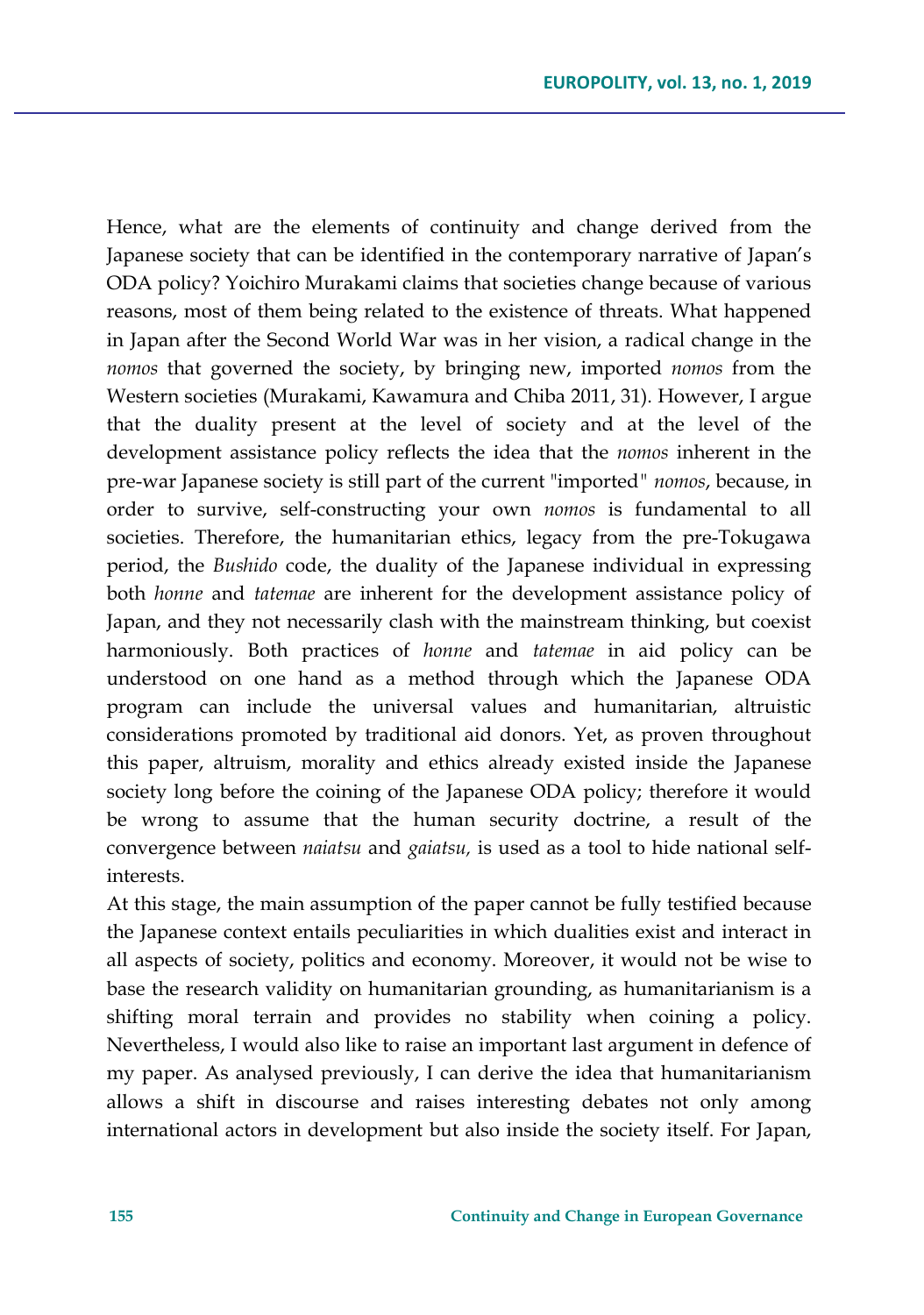there is not only the societal values which are more or less ignored when analysing the motivations behind allocating aid; the past, marked by conflict and losses still has a powerful hold over popular opinion, especially in the East Asian region. This might shed light upon the way in which the Japanese ODA was misunderstood as reflecting personal interests, nationalistic agendas or communitarian values.

Moreover, humanitarianism does not necessarily promote or encompass cosmopolitan values and rights, but can become the cornerstone for a cosmopolitan complexion of an ODA policy, because, as Mary Kaldor underlines, building peace goes hand in hand with achieving a cosmopolitan culture, based on inclusion, tolerance, democracy, empowerment and multiculturalism (Kaldor 2007, 114). Furthermore, Kant also assumed that the cosmopolitan right can allow cultures to refuse interactions and promote isolation, praising both Japan and China in following wisely and prudently isolationist policies (Kant 2007, 23). Their actions had therefore moral ends, creating inside the states what Kaldor names "islands of civility", spaces in which communities interact and do not depend upon foreign knowledge.

To conclude, the idea mentioned in the first pages of the Japanese Constitution, "that laws of political morality are universal and that obedience to such laws is incumbent upon all nations*"*, reflects not only the *gaiatsu*, namely the international pressure, but also the *naiatsu,* meaning the domestic values of the Japanese society. In defending this argument and mirroring it inside the ODA policy, further evidence is needed in order to support this affirmation, which is why the paper re-opens up further discussions on the true motivations behind foreign aid allocation, by analysing in-depth ODA projects and their applicability on the field.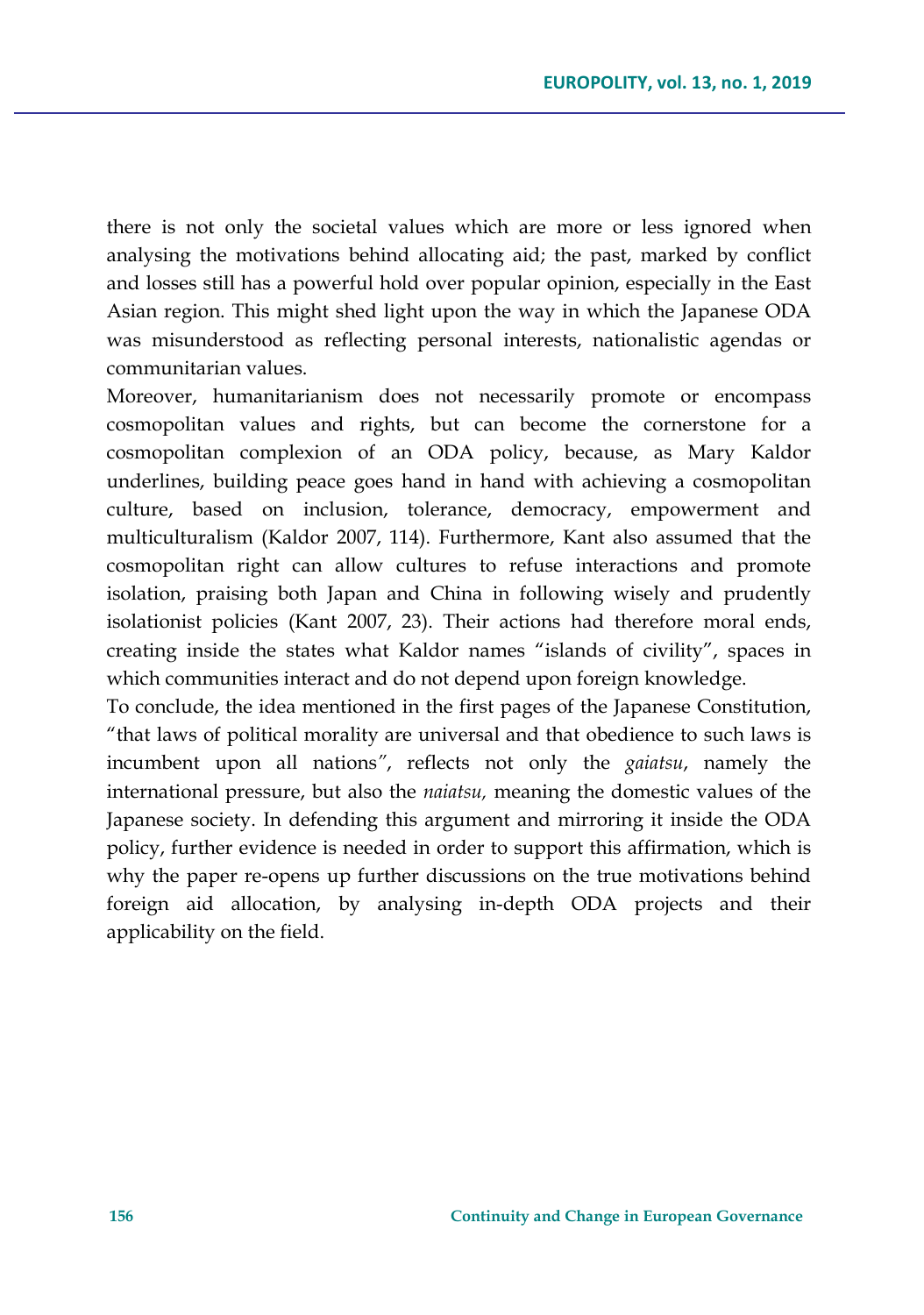### **REFERENCES**

- Ando, Naoki.2012. "Prospect of Development Assistance: Japan's Opinion Poll and Burden Sharing", *GRIPS*, No.11-30, http://www.grips.ac.jp/rcenter/wp-content/uploads/11-30.pdf.
- Arase, David. 2005. *Japan's Foreign Aid: Old Continuities and New Directions,* London: Taylor & Francis.
- Barnett, Michael, and Weiss, Thomas G.. 2008. "Humanitarianism: A Brief History Of The Present", in Michael Barnett, Thomas G.Weiss*, Humanitarianism In Question: Politics, Power, Ethics*, New York: Cornell University Press;
- Beeson, Marc. 2014. *Regionalism and Globalization in East Asia: Politics, Security and Economic Development*, New York: Palgrave MacMillan.
- Beitz, Charles. 1983. "Cosmopolitan Ideas and National Sentiment." *Journal of Philosophy* 80, no. 10: 591-600;
- Benedict, Ruth. 2005. *The Chrysanthemum and the Sword: Patterns of Japanese Culture* Cleveland: Meridian Books.
- Brock, Gillian and Harry Brighouse (eds.).2005. *The Political Philosophy of Cosmopolitanism*, Cambridge: Cambridge University Press.
- Buzan, Barry. 1991."New Patterns of Global Security in the 21th Century", *International Affairs*, 67, 3: 431-451;
- Buzan, Barry. 1991. *People, States and Fear: An Agenda for International Security Studies in the Post-Cold War Era*, 2nd ed., New York: Harvester Wheatsheaf.
- Clinton, David. 1994. *The Two Faces of National Interest*, Louisiana: Louisiana State University Press.
- Delanty, Gerard. 2012. *Routledge International Handbook of Cosmopolitan Studies*, London: Routledge.
- Dennett, Tyler. 1934.Review of *The Idea of National Interest: An Analytical Study in American Foreign Policy* by Charles A. Beard in *The American Historical Review*, 39, No. 4, Jul: 742-744;
- Eccleston, Bernard.1989. *State and Society in Postwar Japan*, South Hampton: Polity Press.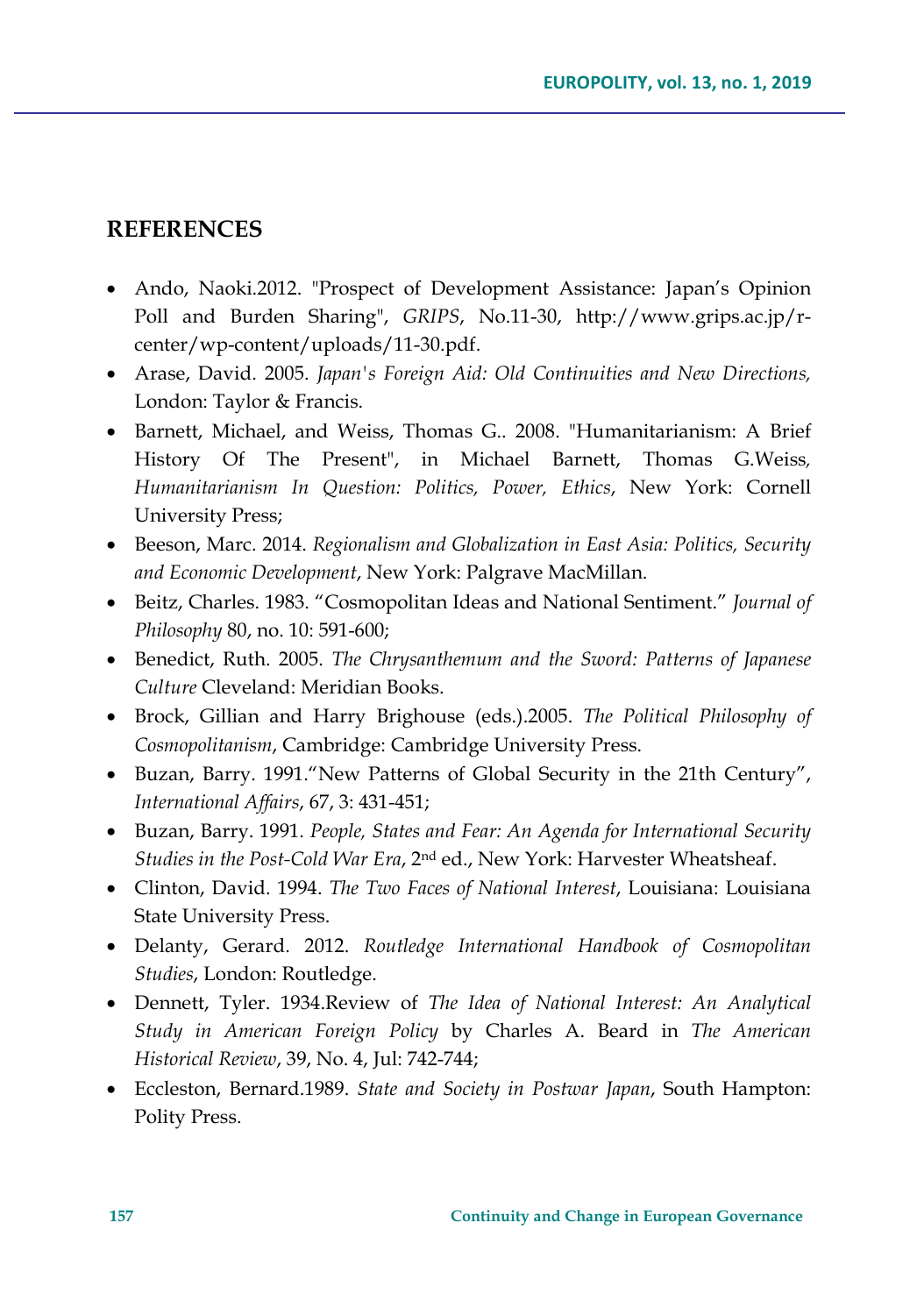• Furuoka, Fumitaka and Iwao KATO. 2008. "The 'Honne - Tatemae' dimension in Japan's foreign aid policy: Overseas Development Aid allocation in Southeast Asia", *Electronic Journal of Contemporary Japanese Studies,* No.6, No.6, No.6, No.6, No.6, No.6, No.6, No.6, No.6, No.6, No.6, No.6, No.6, No.6, No.6, No.6, No.6, No.6, No.6, No.6, No.6, No.6, No.6, No.6, No.6, No.6, No.6, No.6, No.6, No.6, No.6, No.6, No.6, No.6, No.6, N

http://www.japanesestudies.org.uk/articles/2008/FuruokaKato.htm.

- Gregor, Mary J. 1996. (ed.). *Kant. The Metaphysics of Morals*, Cambridge University Press.
- Hook, Glenn D., Julie Gilson, Christopher W. Hughes, and Hugo Dobson. 2005. *Japan's International Relations: Politics, economics and security,* London*:* Routledge.
- Hudson, Alan and Linnea Jonsson. 2009. *'Beyond Aid' for Sustainable Development,* ODI Project Briefing ODI, London.
- Hyun, Oh-Seok and David Arnold (eds.). 2010. *Emerging Asian Approaches to Development Cooperation.* Seoul: Korea Development Institute-The Asia Foundation.
- International Commission on Intervention and State Sovereignty. 2001. *The responsibility to protect,* International Development Resource Centre, Ottawa.
- Japan's **ODA** Charter. http://www.mofa.go.jp/policy/oda/page\_000138.html
- Japan's Official Development Assistance White Paper 2017. Japan Ministry of Foreign Affairs, (MOFA).
- JICA.2017. *JICA 2017 Annual Report,* JICA, Tokyo, https://www.jica.go.jp/english/publications/reports/annual/2017/index.h tml.
- Kaldor, Mary. 2007. *New and Old Wars: Organized Violence in a Global Era*. Stanford University Press.
- Kaldor, Mary. 2007. *Human Security*. Polity. Cambridge. 1 edition.
- Kamidohzono, Sachiko G., Oscar A. Gomez and Yoichi Mine. 2015. "Embracing Human Security: New Directions of Japan's ODA for the 21st Century". *JICA-RI Working Paper.* No.94. March.JICA Research Institute.
- Kant, Immanuel. 1784. "Idea for a Universal History with a Cosmopolitan Intent". Gothaische Gelehrte Zeitung.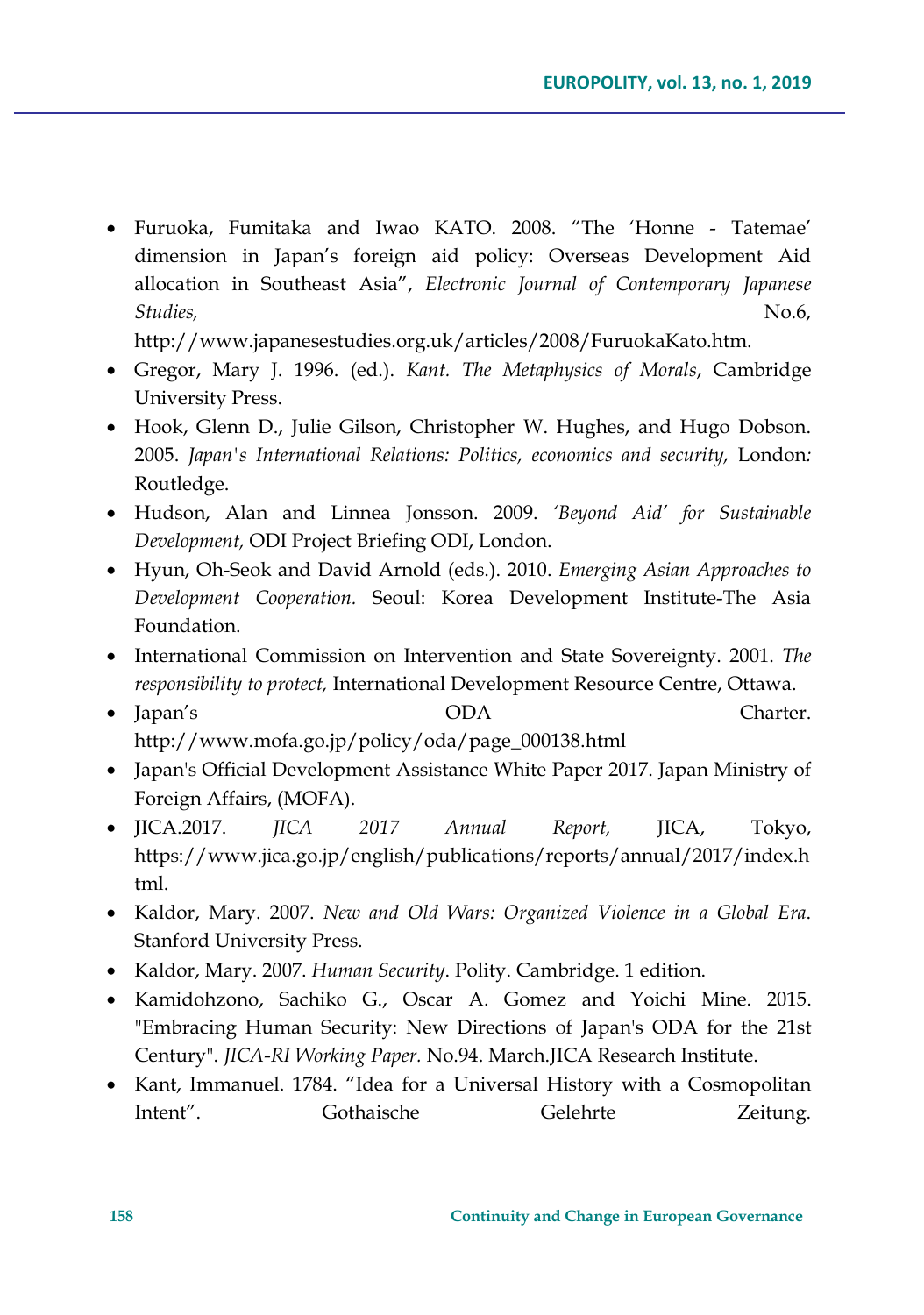https://www.marxists.org/reference/subject/ethics/kant/universalhistory.htm.

- Kant*,* Immanuel. 2007. *Perpetual Peace*. London: FQ Classics.
- King, Garry, Christopher Murray. "Rethinking Human Security", *Political Science Quarterly*, 116: 585-9;
- Krasner, Stephen D. 1978. *Defending the National Interest: Raw Materials Investments and U.S. Foreign Policy,* Princeton.
- Lancaster, Carol. 2010. "Japan's ODA: naiatsu and gaiatsu*.* Domestic sources and transnational influences". In D. Leheny and K. Warren, (eds.), *Japanese Aid and the construction of Global Development*, Abingdon: Routledge.
- Morgenthau, Hans J. 1952. ''Another 'Great Debate': The National Interest of the United States,'' *American Political Science Review*, 46, 4: 961–962.
- Morgenthau, Hans J. 1951. *In Defense of the National Interest: A Critical Examination of American Foreign Policy*, University Press America.
- Morgenthau, Hans J. 1948. *Politics Among Nations: The Struggle for Power and Peace*. New York: Alfred A. Knopf.
- Morgenthau, Hans J. 1962. *The Decline of Democratic Politics (Politics in the Twentieth Century),* Chicago University Press.
- Murakami, Yōichirō. 2011. "On Tolerance". In Noriko Kawamura, Yōichirō Murakami and Shin Chiba (eds.), *Building New Pathways to Peace*, Seattle: University of Washington Press.
- Naito, T. and U. Gielen. 1992. "Tatemae and Honne: A Study of moral relativism in Japanese culture". In U. Gielen, P. Uwe, Leonore Loeb Adler and Noach Milgram (eds.), *Psychology in international perspective*, Amsterdam: Swets and Zeitlinger.
- Nakanishi, Hiroshi. 2003. "Military Power in International Politics: Can the Beast be Tamed?", *Gaiko Forum* 3, 3, Fall: 3-12.
- Nishikawa, Yukiko. 2010. *Human Security in Southeast Asia*. London: Routledge.
- Nitobé, Inazo. 1908. *Bushido- The Soul Of Japan*, 13th Edition. http://www.gutenberg.org/files/12096/12096-h/12096-h.htm.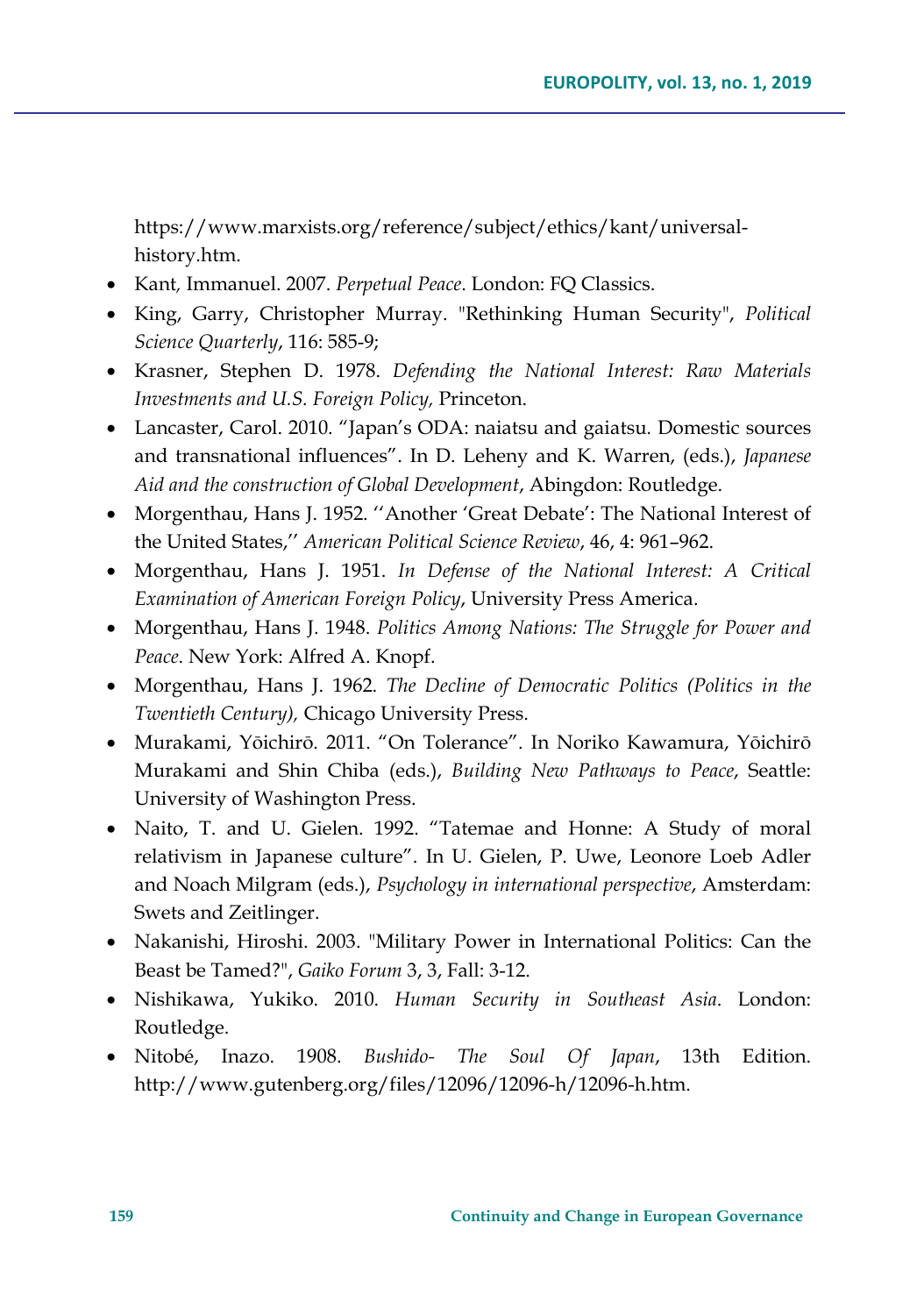- Nussbaum, Martha. 1997. "Kant and Cosmopolitanism". In J. Bohman and M.Lutz-Bachmann (eds.*), Perpetual Peace: essays on Kant's cosmopolitan ideal*. London: The MIT Press.
- ODA Mid-term Policy. 1999. Ministry of Foreign Affairs, Tokyo, http://www.mofa.go.jp/mofaj/gaiko/oda/seisaku/chuuki/sei\_1\_4.html.
- OECD. *Development Co-operation Report 2017* OECD Publishing, Paris.
- OECD.2010. *OECD Fact book 2010: Economic, Environmental and Social Statistics*, OECD Publishing, Paris.
- OECD: Development Aid at a Glance. 2017. Statistics by region. OECD.
- OECD-DAC.2010. Peer Review of Japan. Development Assistance Committee-OECD. Paris.
- Paris, Roland. "Human security: paradigm shift or hot air?" 2001. *International Security* 26. 2: 87–102.
- Pictet, Jean. 1979. *The Fundamental Principles of the Red Cross,* Geneva*:* Henry Dunant Institute.
- Pogge, Thomas.2002. *World Poverty and Human Rights.* Cambridge: Polity Press.
- Pogge, Thomas*.* 1994*. "*An Egalitarian Law of Peoples." *Philosophy and Public Affairs.*23, 3: 193-224.
- Prasol, Aleksandr Fedorovich. 2010. *Modern Japan: Origins of the Mind: Japanese Tradition and Approaches to Contemporary Life*, Singapore: Stallion Press.
- Rawls, John. 1999. *A Theory of Justice.* Cambridge: Harvard University Press.
- Reiss, Hans. (ed.). 2007. *Kant. Political Writings*, Cambridge: Cambridge University Press.
- Report: "Human Security and JICA". 2007. http://www.jica.go.jp/english/publications/jica\_archive/brochures/pdf/h uman.pdf
- Sasuga, Katsuhiro. 2004. *Microregionalism and Governance in East Asia*. London: Routledge.
- Scheffler, Samuel. 2009. "Conceptions of Cosmopolitanism". *Utilitas* 11: 255- 276.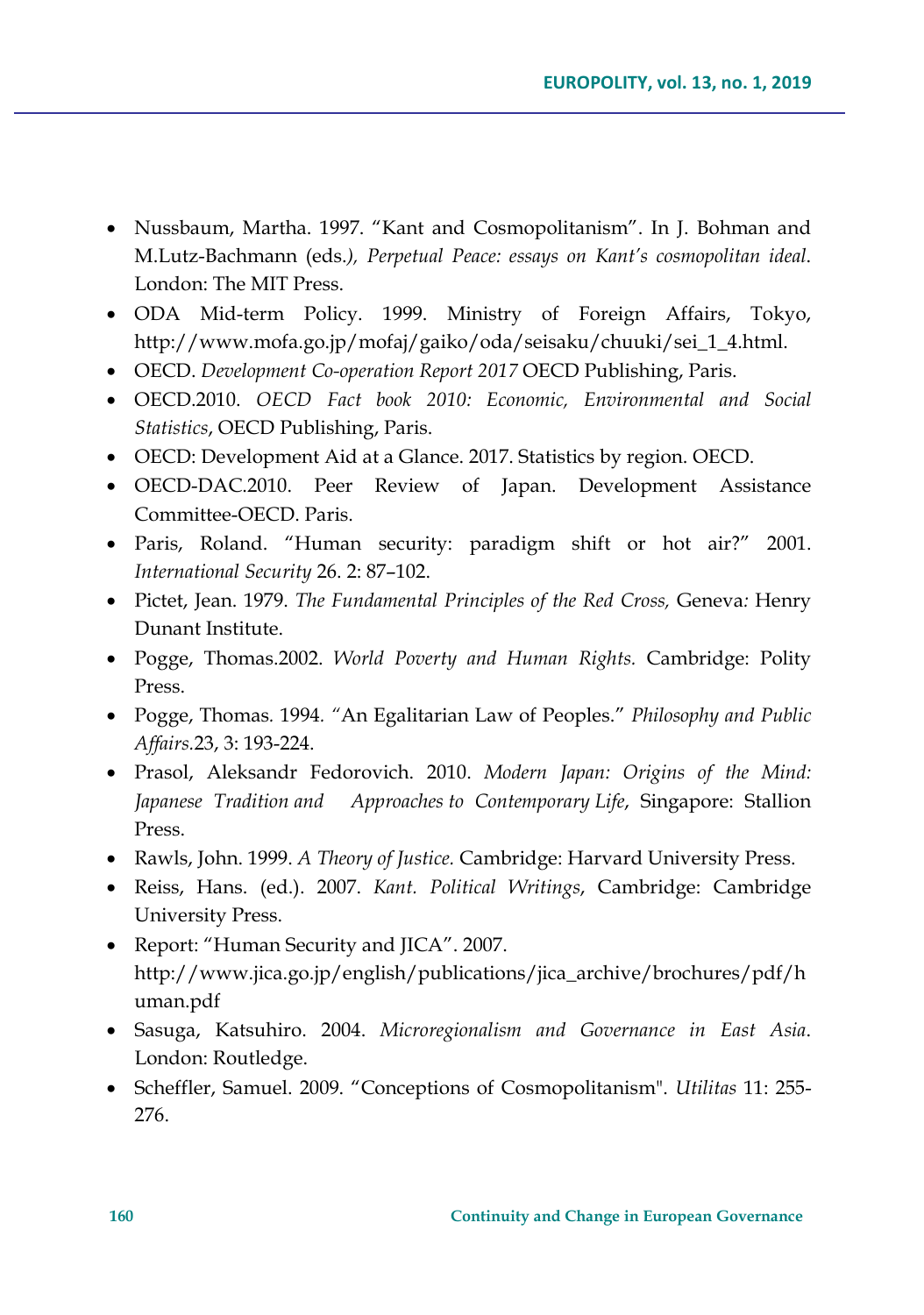- Sunaga, Kazuo. 2004. "The Reshaping of Japan's Official Development Assistance (ODA) Charter", *FASID Discussion Paper on Development Assistance*, 3, Nov, 4.
- Tan, Kok-Chor. 2004. *Justice Without Borders: Cosmopolitanism, Nationalism, and Patriotism*, Cambridge University Press.
- *The Human Development Report.* 1994. New York: Oxford University Press. http://hdr.undp.org/en/reports/global/hdr1994/chapters/.
- *The Human Security Report 2005: War and Peace in the 21st Century.* 2005. http://www.hsrgroup.org/human-security-reports/2005/overview.aspx.
- Trinidad, D. 2007. "Japan's ODA at the Crossroads: Disbursement Patters of Japan's Development Assistance to Southeast Asia*", Asian Perspectiv*e 31, 2: 95-125.
- Vogel, Ezra. 1999. *Japan as Number One: Lessons for America*, Harvard: iUniverse.
- Welch, David A. 2000. "Morality and the 'National Interest'". In Andrew VALLS, (ed.) *Ethics in International Affairs: Theories and Cases*. Oxford: Rowman & Littlefield Publishers.
- Wenar, Leif. 2006. "Why Rawls is Not a Cosmopolitan Egalitarian". In R. Martin and D. Reidy (Eds.), *Rawls's Law of Peoples: A Realistic Utopia*?, Blackwell.
- Williamson, John. 2004. "The Washington Consensus as Policy Prescription for Development". Lecture in "Practitioners of Development" - World Bank, *Institute for International Economics*. https://www.piie.com/publications/papers/williamson0204.pdf.
- Wilson, George Macklin. 1983-1984. Review of *The Roots of Modern Japan.* by Jean-Pierre LEHMANN in *Pacific Affairs*, Vol. 56, 4: 744-746.
- Wolfers, Alfred. 1962. "National Security as an Ambiguous Symbol". In A. Wolfers, *Discord and Collaboration: Essays on International Politics.* Baltimore: John Hopkins University Press.
- World Bank Report. 2015. "East Asia Pacific Update. Adjusting to a Changing World": http://www.worldbank.org/en/region/eap/publication/east-asiapacific-economic-update.